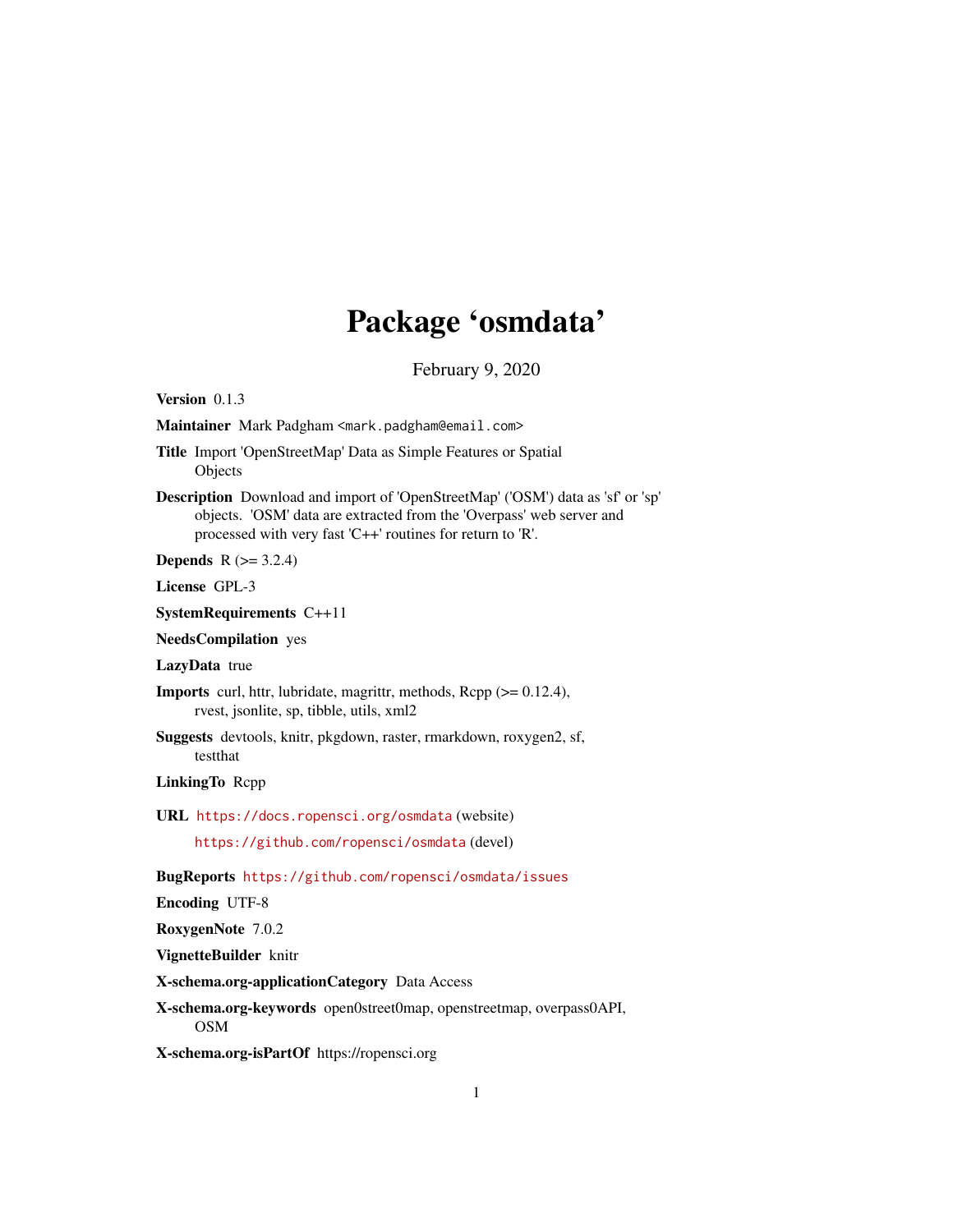Author Mark Padgham [aut, cre], Bob Rudis [aut], Robin Lovelace [aut], Maëlle Salmon [aut], Andrew Smith [ctb], James Smith [ctb], Andrea Gilardi [ctb], Marcin Kalicinski [ctb, cph] (Author of included RapidXML code), Finkelstein Noam [ctb, cph] (Author of included stub.R code), Bartnik Lukasz [ctb, cph] (Author of included stub.R code)

### Repository CRAN

Date/Publication 2020-02-09 20:20:04 UTC

## R topics documented:

|     | 3              |
|-----|----------------|
|     | $\overline{4}$ |
|     | 5              |
|     | 6              |
|     | 6              |
|     | 8              |
| opq | 9              |
|     |                |
|     | 11             |
|     | 11             |
|     | 13             |
|     | 14             |
|     | 15             |
|     | 15             |
|     | <b>16</b>      |
|     | 17             |
|     | <b>18</b>      |
|     | 19             |
|     | <b>19</b>      |
|     | 20             |
|     | 21             |
|     | 22             |
|     | 22             |
|     | 23             |
|     | 24             |
|     | 25             |
|     |                |

**Index** [26](#page-25-0)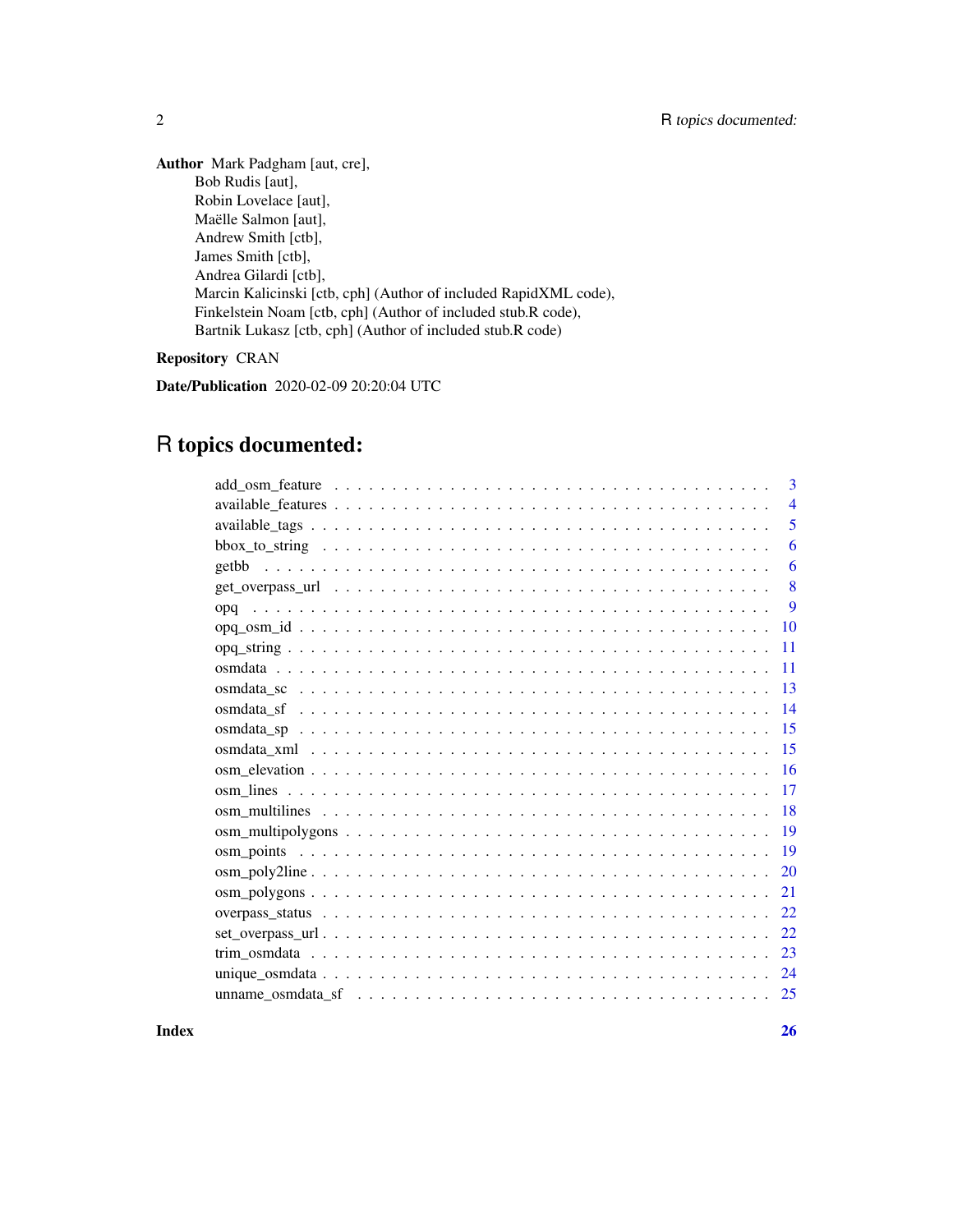<span id="page-2-1"></span><span id="page-2-0"></span>add\_osm\_feature *Add a feature to an Overpass query*

#### Description

Add a feature to an Overpass query

#### Usage

```
add_osm_feature(
  opq,
 key,
 value,
 key\_exact = TRUE,value_exact = TRUE,
 match_case = TRUE,
 bbox = NULL)
```
#### Arguments

| opq         | An overpass_query object                                                                                                                             |
|-------------|------------------------------------------------------------------------------------------------------------------------------------------------------|
| key         | feature key                                                                                                                                          |
| value       | value for feature key; can be negated with an initial exclamation mark, value =<br>"! this", and can also be a vector, value = $c$ ("this", "that"). |
| key_exact   | If FALSE, key is not interpreted exactly; see https://wiki.openstreetmap.<br>org/wiki/Overpass_API                                                   |
| value_exact | If FALSE, value is not interpreted exactly                                                                                                           |
| match_case  | If FALSE, matching for both key and value is not sensitive to case                                                                                   |
| bbox        | optional bounding box for the feature query; must be set if no opq query bbox<br>has been set                                                        |

#### Value

[opq](#page-8-1) object

#### Note

key\_exact should generally be TRUE, because OSM uses a reasonably well defined set of possible keys, as returned by [available\\_features.](#page-3-1) Setting key\_exact = FALSE allows matching of regular expressions on OSM keys, as described in Section 6.1.5 of [https://wiki.openstreetmap.org/](https://wiki.openstreetmap.org/wiki/Overpass_API/Overpass_QL) [wiki/Overpass\\_API/Overpass\\_QL](https://wiki.openstreetmap.org/wiki/Overpass_API/Overpass_QL). The actual query submitted to the overpass API can be obtained from [opq\\_string.](#page-10-1)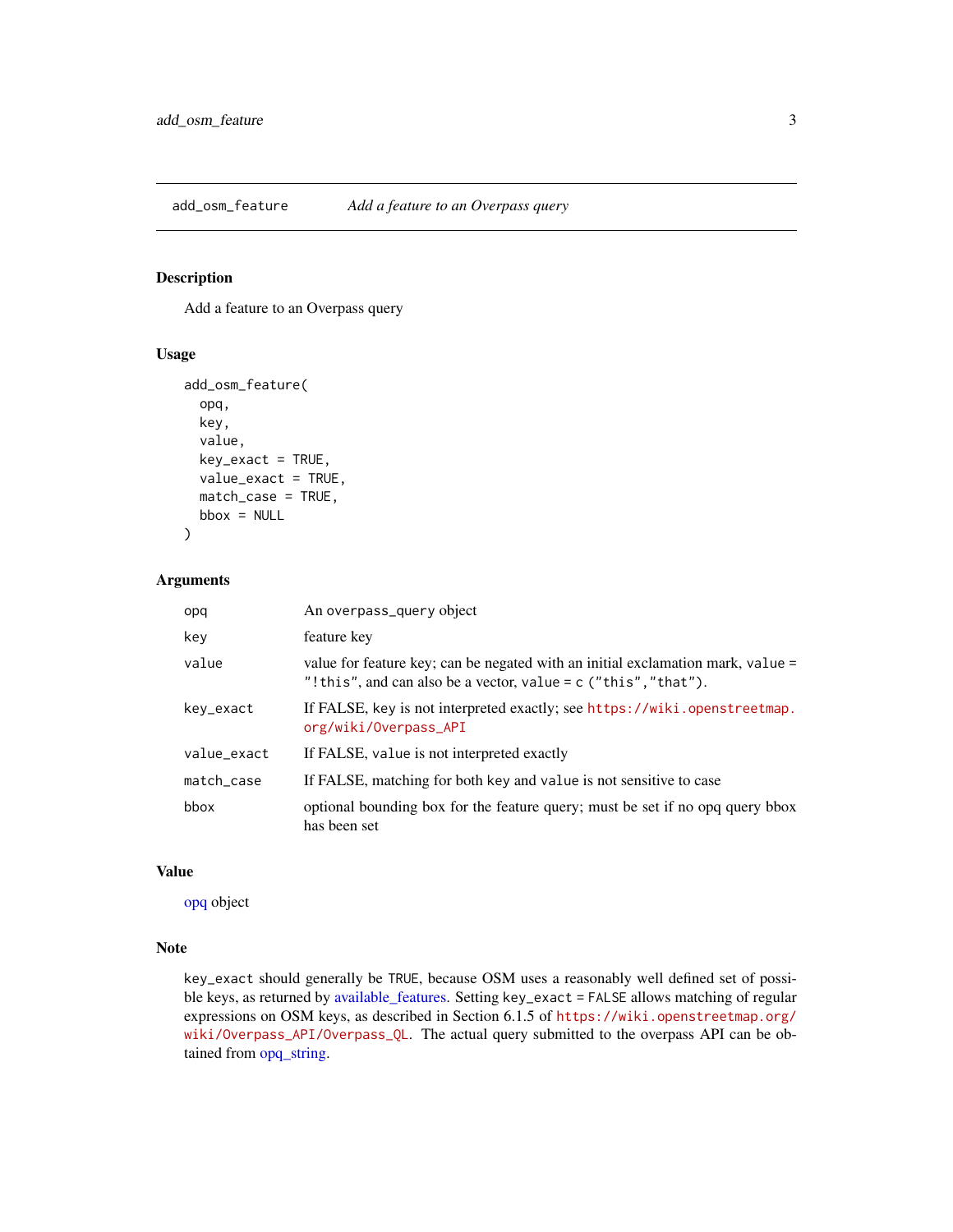#### <span id="page-3-0"></span>References

[https://wiki.openstreetmap.org/wiki/Map\\_Features](https://wiki.openstreetmap.org/wiki/Map_Features)

#### Examples

```
## Not run:
q <- opq ("portsmouth usa") %>%
               add_osm_feature(key = "amenity",
                                value = "restaurant") %>%
                add_osm_feature(key = "amenity", value = "pub")
osmdata_sf (q) # all objects that are restaurants AND pubs (there are none!)
q1 <- opq ("portsmouth usa") %>%
                add_osm_feature(key = "amenity",
                                value = "restaurant")
q2 <- opq ("portsmouth usa") %>%
                add_osm_feature(key = "amenity", value = "pub")
c (osmdata_sf (q1), osmdata_sf (q2)) # all restaurants OR pubs
# Use of negation to extract all non-primary highways
q <- opq ("portsmouth uk") %>%
       add_osm_feature (key = "highway", value = "!primary")
```
## End(Not run)

<span id="page-3-1"></span>available\_features *List recognized features in OSM*

#### Description

List recognized features in OSM

#### Usage

available\_features()

#### Value

character vector of all known features

#### Note

requires internet access

#### References

[https://wiki.openstreetmap.org/wiki/Map\\_Features](https://wiki.openstreetmap.org/wiki/Map_Features)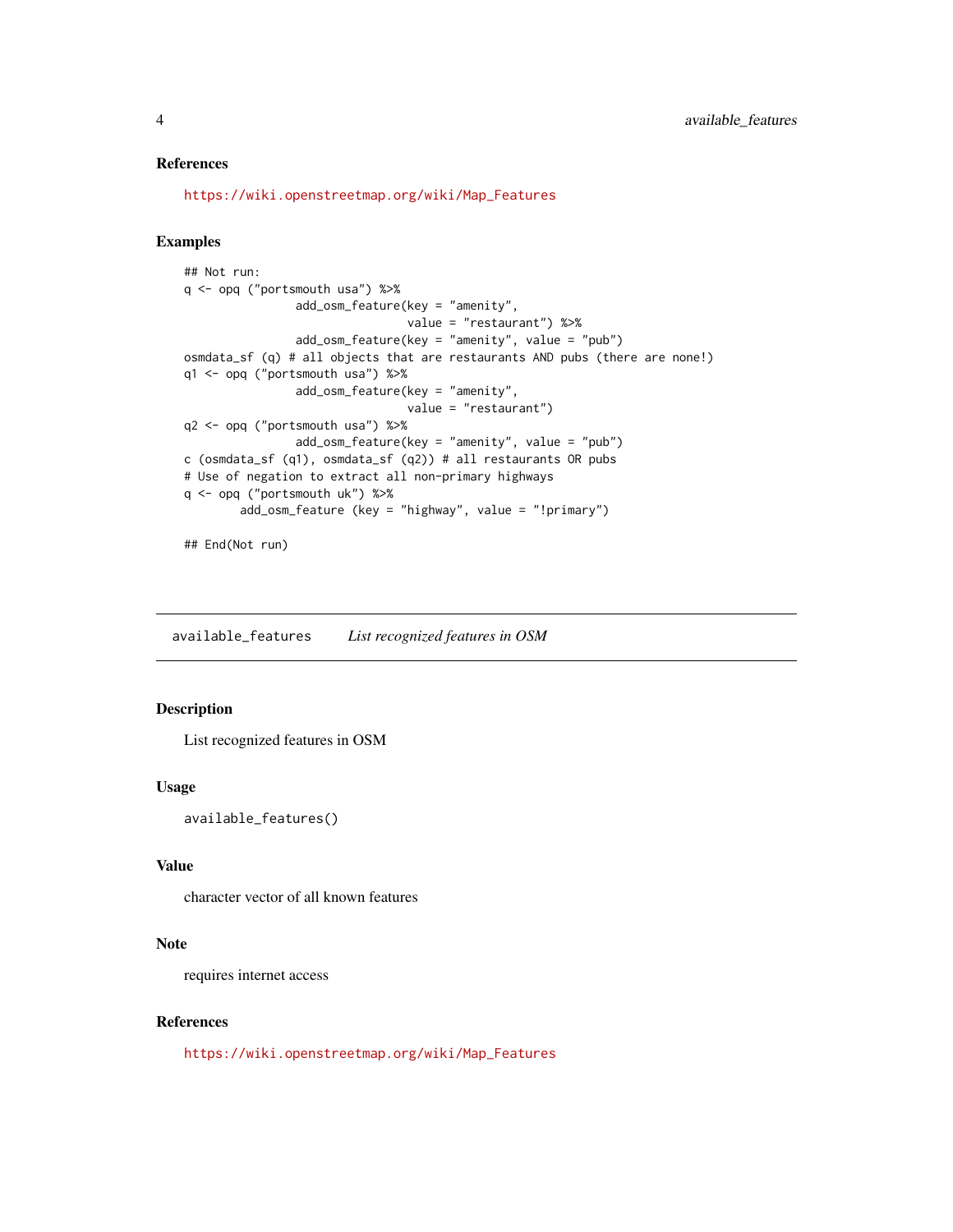<span id="page-4-0"></span>available\_tags 5

#### Examples

```
## Not run:
available_features()
```
## End(Not run)

<span id="page-4-1"></span>available\_tags *List tags associated with a feature*

#### Description

List tags associated with a feature

#### Usage

```
available_tags(feature)
```
### Arguments

feature feature to retrieve

#### Value

character vector of all known tags for a feature

#### Note

requires internet access

#### References

[https://wiki.openstreetmap.org/wiki/Map\\_Features](https://wiki.openstreetmap.org/wiki/Map_Features)

### Examples

```
## Not run:
available_tags("aerialway")
```
## End(Not run)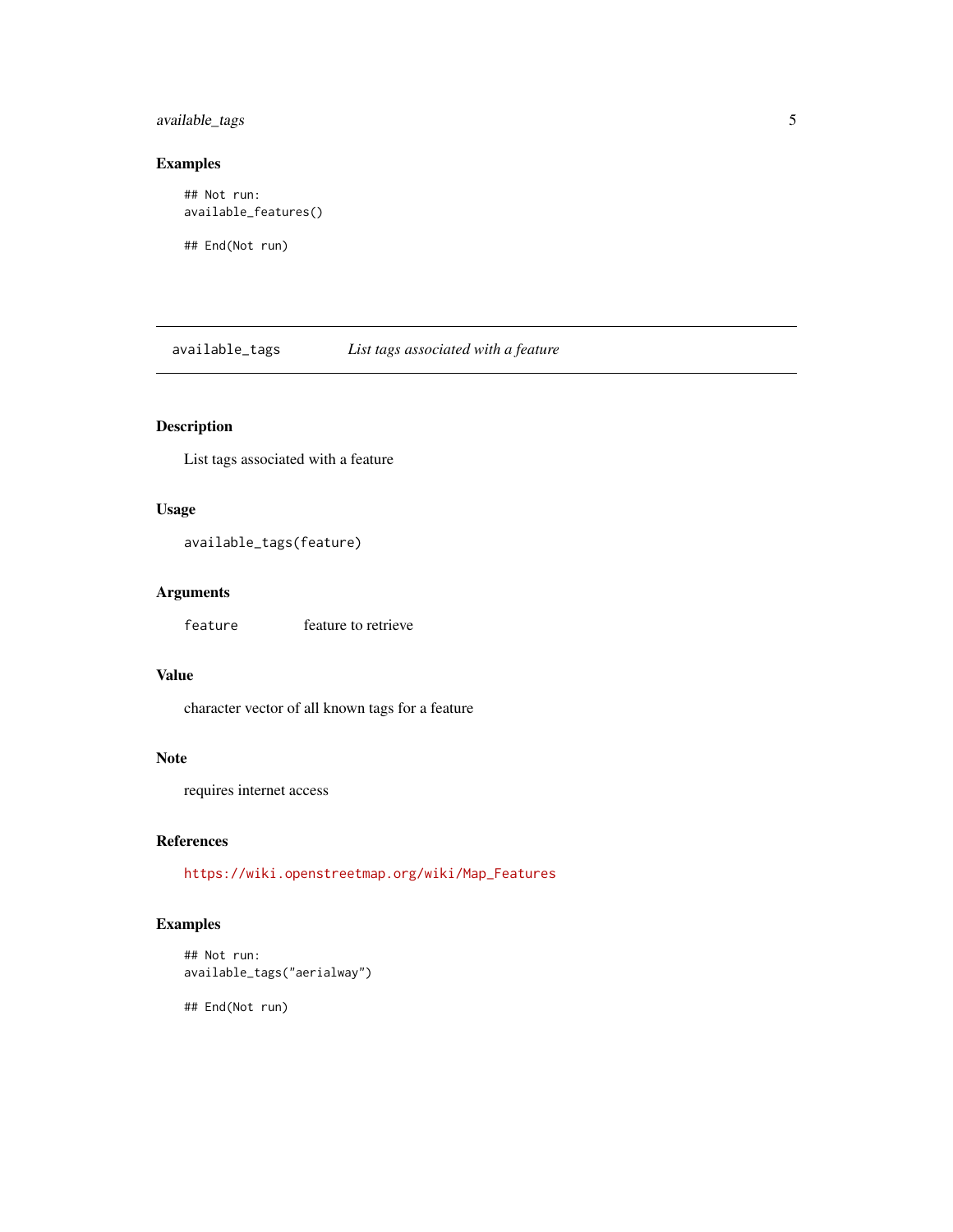<span id="page-5-2"></span><span id="page-5-0"></span>

This function converts a bounding box into a string for use in web apis

#### Usage

```
bbox_to_string(bbox)
```
#### Arguments

bbox bounding box as character, matrix or vector. If character, the bbox will be found (geocoded) and extracted with [getbb.](#page-5-1) Unnamed vectors will be sorted appropriately and must merely be in the order (x, y, x, y).

#### Value

A character string representing min x, min y, max x, and max y bounds. For example: "15.3152361,76.4406446,15.355236 is the bounding box for Hampi, India.

#### Examples

## Not run: bbox\_to\_string (getbb ("hampi india"))

## End(Not run)

<span id="page-5-1"></span>getbb *Get bounding box for a given place name*

#### Description

This function uses the free Nominatim API provided by OpenStreetMap to find the bounding box (bb) associated with place names.

#### Usage

```
getbb(
  place_name,
  display_name_contains = NULL,
  viewbox = NULL,
  format_out = "matrix",
  base_url = "https://nominatim.openstreetmap.org",
  featuretype = "settlement",
```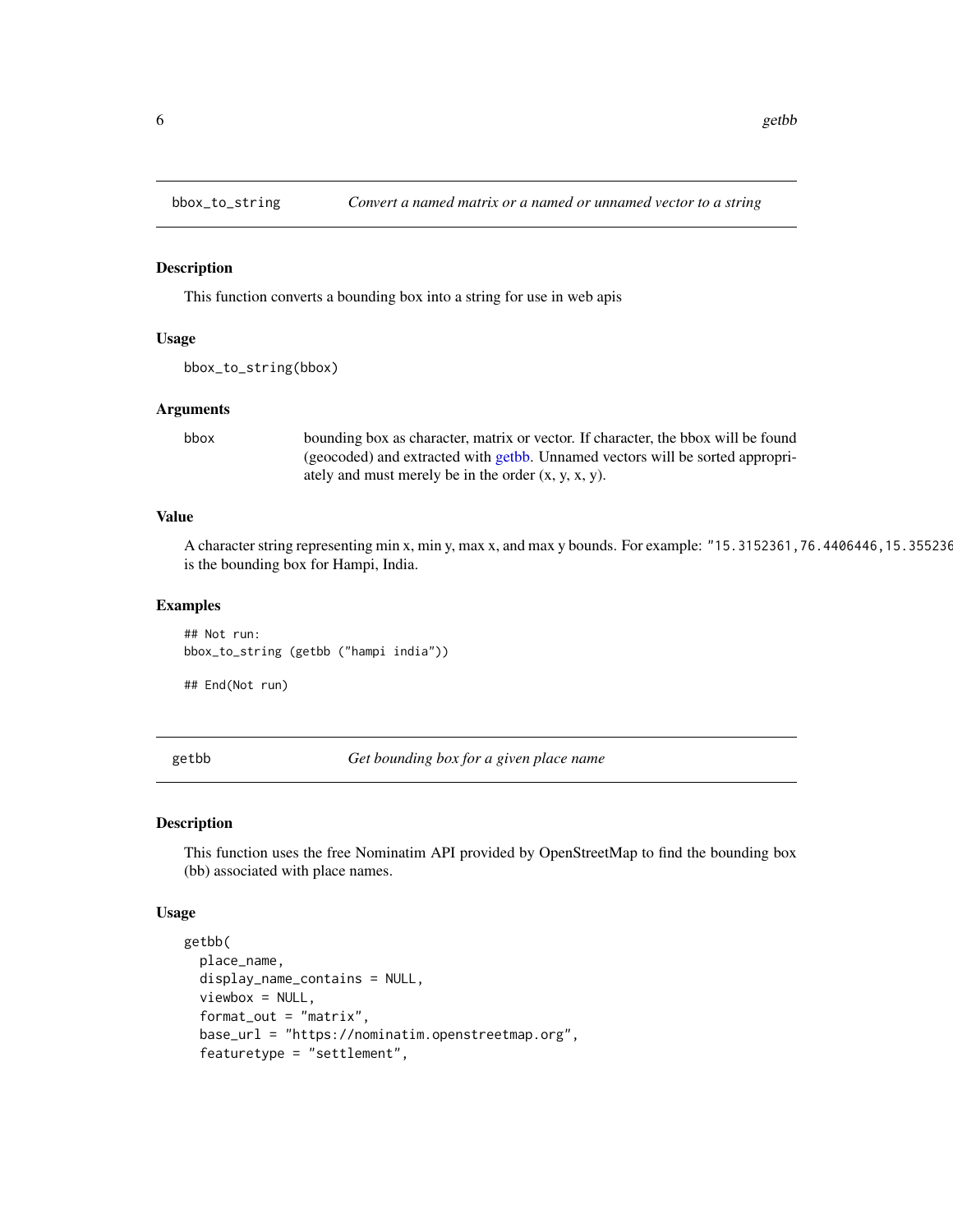<span id="page-6-0"></span> $\zeta$  getbb  $\zeta$ 

```
limit = 10,key = NULL,
  silent = TRUE
\lambda
```
#### Arguments

| place_name            | The name of the place you're searching for                                                                                                                                                                                                                             |  |
|-----------------------|------------------------------------------------------------------------------------------------------------------------------------------------------------------------------------------------------------------------------------------------------------------------|--|
| display_name_contains |                                                                                                                                                                                                                                                                        |  |
|                       | Text string to match with display_name field returned by https://wiki.openstreetmap.<br>org/wiki/Nominatim                                                                                                                                                             |  |
| viewbox               | The bounds in which you're searching                                                                                                                                                                                                                                   |  |
| format_out            | Character string indicating output format: matrix (default), string (see bbox_to_string()),<br>data.frame (all 'hits' returned by Nominatim), sf_polygon (for polygons that<br>work with the sf package) or polygon (full polygonal bounding boxes for each<br>match). |  |
| base_url              | Base website from where data is queried                                                                                                                                                                                                                                |  |
| featuretype           | The type of OSM feature (settlement is default; see Note)                                                                                                                                                                                                              |  |
| limit                 | How many results should the API return?                                                                                                                                                                                                                                |  |
| key                   | The API key to use for services that require it                                                                                                                                                                                                                        |  |
| silent                | Should the API be printed to screen? TRUE by default                                                                                                                                                                                                                   |  |

#### Details

It was inspired by the functions bbox from the sp package, bb from the tmaptools package and bb\_lookup from the github package nominatim package, which can be found at [https://github.](https://github.com/hrbrmstr/nominatim) [com/hrbrmstr/nominatim](https://github.com/hrbrmstr/nominatim).

See <https://wiki.openstreetmap.org/wiki/Nominatim> for details.

#### Value

Defaults to a matrix in the form:  $\min \max x$ .....,  $y$ ...... If format\_out = "polygon", one or more two-columns matrices of polygonal longitude-latitude points. Where multiple place\_name occurrences are found within nominatim, each item of the list of coordinates may itself contain multiple coordinate matrices where multiple exact matches exist. If one one exact match exists with potentially multiple polygonal boundaries (for example, "london uk" is an exact match, but can mean either greater London or the City of London), only the first is returned. See examples below for illustration.

#### Note

Specific values of featuretype include "street", "city", [https://wiki.openstreetmap.org/wiki](https://wiki.openstreetmap.org/wiki/Nominatim)/ [Nominatim](https://wiki.openstreetmap.org/wiki/Nominatim) for details). The default featuretype = "settlement" combines results from all intermediate levels below "country" and above "streets". If the bounding box or polygon of a city is desired, better results will usually be obtained with featuretype = "city".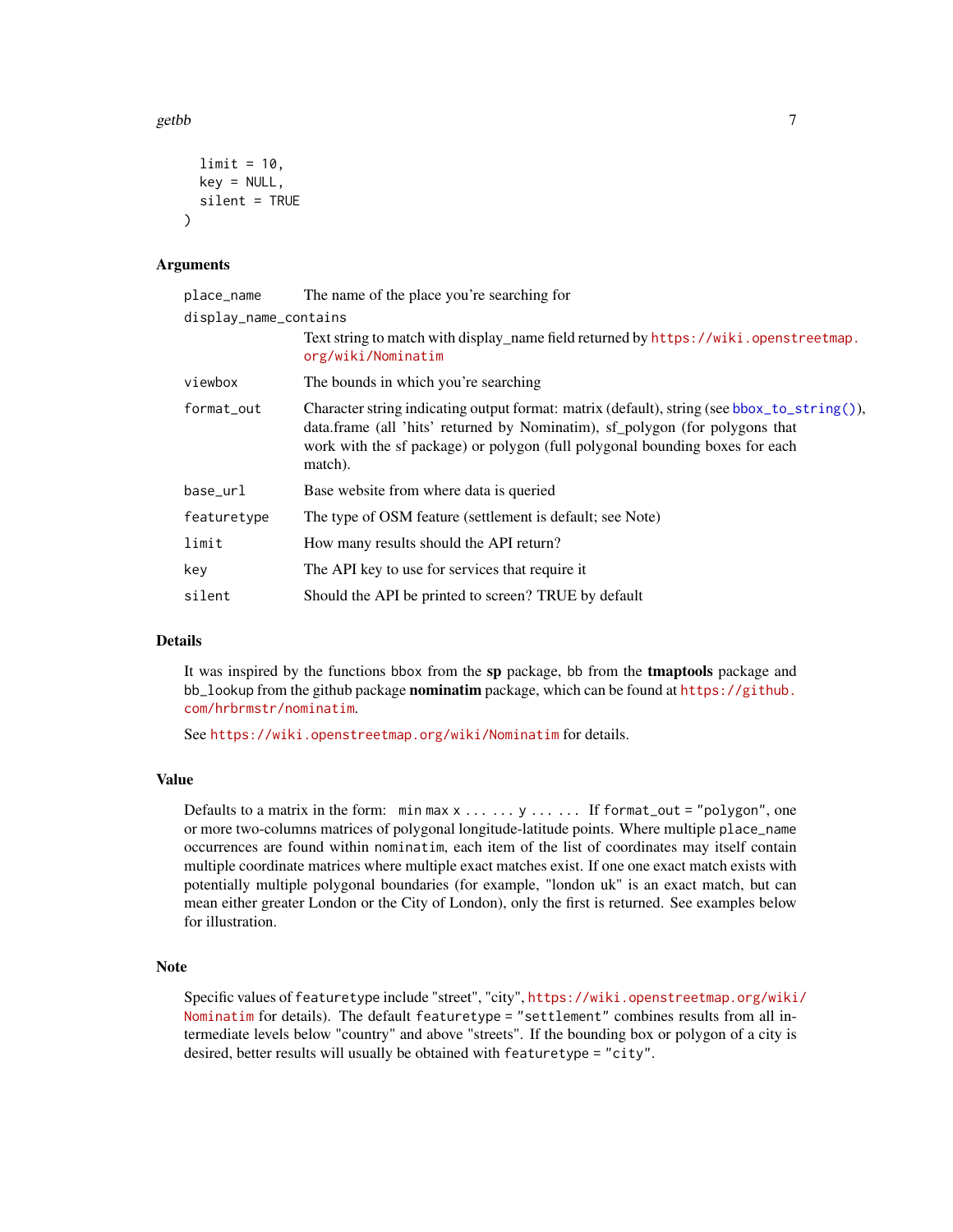#### Examples

```
## Not run:
getbb("Salzburg")
# select based on display_name, print query url
getbb("Hereford", display_name_contains = "USA", silent = FALSE)
# top 3 matches as data frame
getbb("Hereford", format_out = "data.frame", limit = 3)
# Examples of polygonal boundaries
bb <- getbb ("london uk", format_out = "polygon") # single match
dim(bb[[1]][[1]]) # matrix of longitude/latitude pairs
bb_sf = getbb("kathmandu", format_out = "sf_polygon")
# sf:::plot.sf(bb_sf) # can be plotted if sf is installed
getbb("london", format_out = "sf_polygon")
getbb("accra", format_out = "sf_polygon") # rectangular bb
# Using an alternative service (locationiq requires an API key)
# add LOCATIONIQ=type_your_api_key_here to .Renviron:
key <- Sys.getenv("LOCATIONIQ")
if(nchar(key) == 32)getbb(place_name,
        base_url = "https://locationiq.org/v1/search.php",
        key = key}
## End(Not run)
```
<span id="page-7-1"></span>get\_overpass\_url *get\_overpass\_url*

#### Description

Return the URL of the specified overpass API. Default is <https://overpass-api.de/api/interpreter>.

#### Usage

get\_overpass\_url()

#### Value

The overpass API URL

#### See Also

[set\\_overpass\\_url\(\)](#page-21-1)

<span id="page-7-0"></span>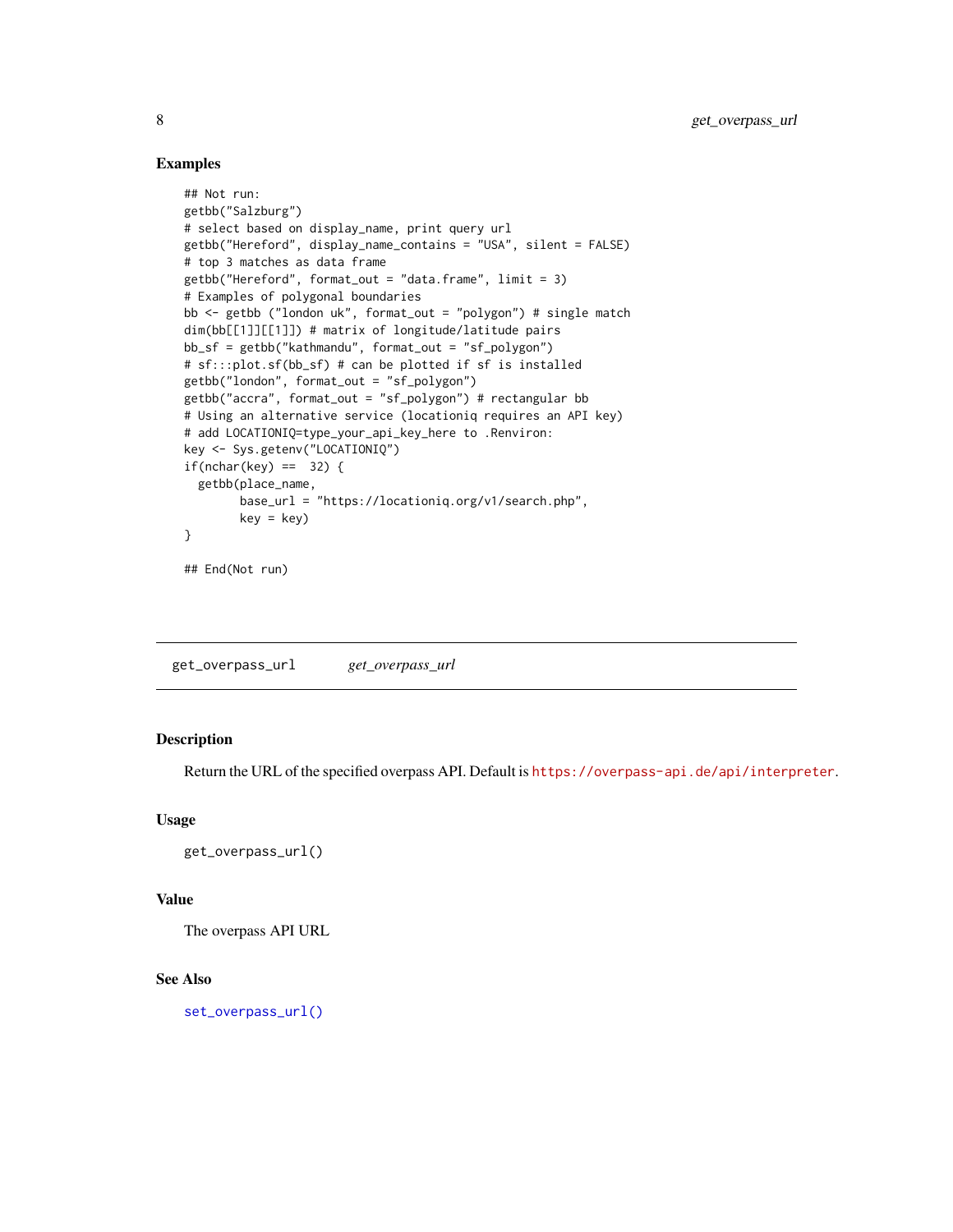<span id="page-8-1"></span><span id="page-8-0"></span>Build an Overpass query

#### Usage

 $opq(bbox = NULL, timeout = 25, memsize)$ 

#### Arguments

| bbox    | Either (i) four numeric values specifying the maximal and minimal longitudes<br>and latitudes, in the form $c(xmin, ymin, xmax, ymax)$ or (ii) a character string in<br>the form xmin, ymin, xmax, ymax. These will be passed to getbb to be converted<br>to a numerical bounding box. Can also be (iii) a matrix representing a bounding<br>polygon as returned from $getbb(,format\_out = "polygon").$ |
|---------|----------------------------------------------------------------------------------------------------------------------------------------------------------------------------------------------------------------------------------------------------------------------------------------------------------------------------------------------------------------------------------------------------------|
| timeout | It may be necessary to increase this value for large queries, because the server<br>may time out before all data are delivered.                                                                                                                                                                                                                                                                          |
| memsize | The default memory size for the 'overpass' server in bytes; may need to be<br>increased in order to handle large queries.                                                                                                                                                                                                                                                                                |

#### Value

An overpass\_query object

#### Note

```
See https://wiki.openstreetmap.org/wiki/Overpass_API#Resource_management_options_
.28osm-script.29 for explanation of timeout and memsize (or maxsize in overpass terms). Note
in particular the comment that queries with arbitrarily large memsize are likely to be rejected.
```
### Examples

```
## Not run:
q <- getbb ("portsmouth", display_name_contains = "USA") %>%
            opq () %>%
            add_osm_feature("amenity", "restaurant") %>%
            add_osm_feature("amenity", "pub")
osmdata_sf (q) # all objects that are restaurants AND pubs (there are none!)
q1 <- getbb ("portsmouth", display_name_contains = "USA") %>%
                opq () %>%
                add_osm_feature("amenity", "restaurant")
q2 <- getbb ("portsmouth", display_name_contains = "USA") %>%
                opq () %>%
                add_osm_feature("amenity", "pub")
c (osmdata_sf (q1), osmdata_sf (q2)) # all restaurants OR pubs
```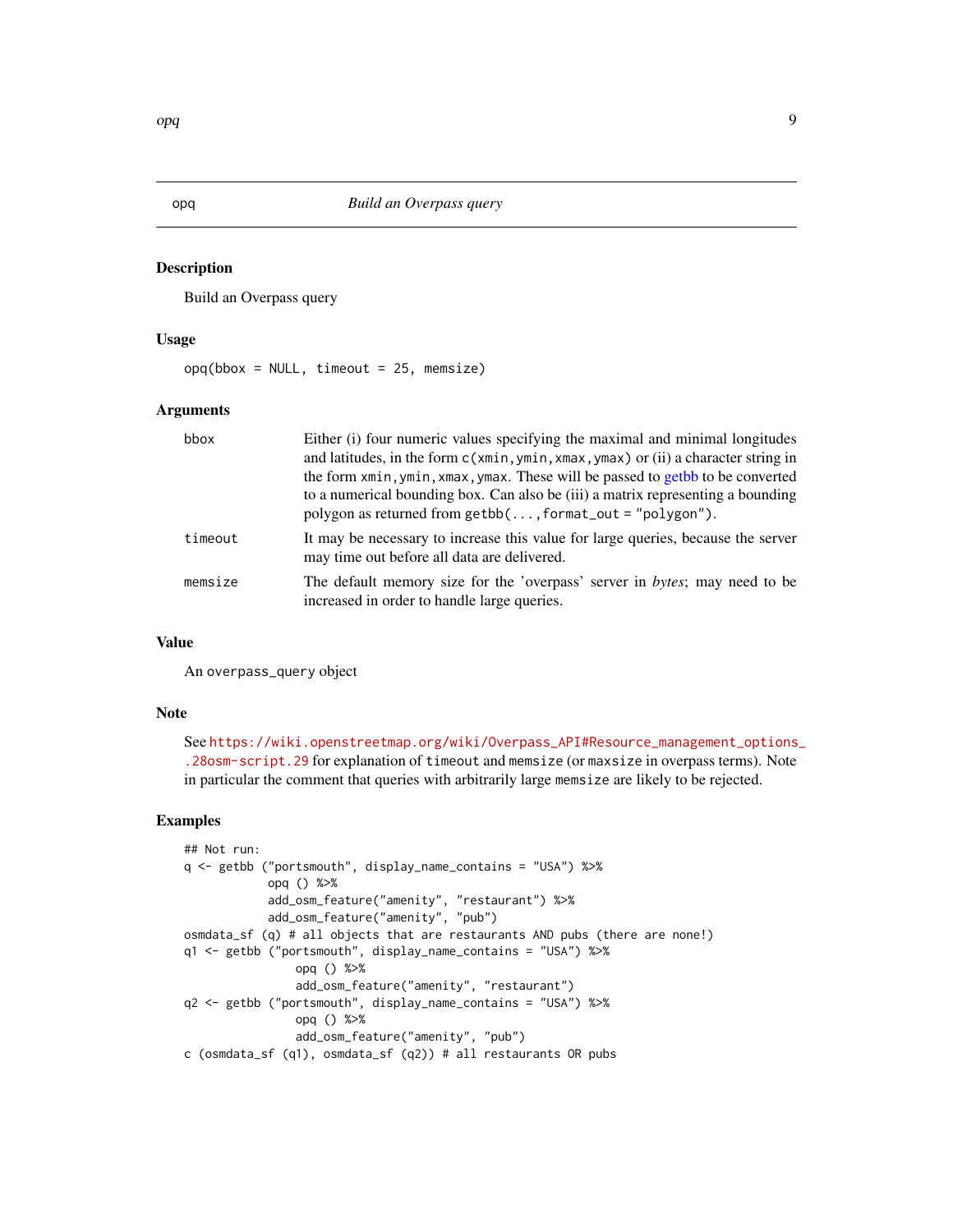```
## End(Not run)
```
opq\_osm\_id *Add a feature specified by OSM ID to an Overpass query*

#### Description

Add a feature specified by OSM ID to an Overpass query

#### Usage

 $opq_{\sim}osm_{\sim}id(id = NULL, type = NULL, open_{\sim}ur1 = FALSE)$ 

#### Arguments

| id       | One or more official OSM identifiers (long-form integers)                                                                            |
|----------|--------------------------------------------------------------------------------------------------------------------------------------|
| type     | Type of object; must be either node, way, or relation                                                                                |
| open_url | If TRUE, open the OSM page of the specified object in web browser. Multiple<br>objects (id values) will be opened in multiple pages. |

#### Value

[opq](#page-8-1) object

#### Note

Extracting elements by ID requires explicitly specifying the type of element. Only elements of one of the three given types can be extracted in a single query, but the results of multiple types can neverthelss be combined with the [c](#page-0-0) operation of [osmdata.](#page-10-2)

#### References

[https://wiki.openstreetmap.org/wiki/Overpass\\_API/Overpass\\_QL#By\\_element\\_id](https://wiki.openstreetmap.org/wiki/Overpass_API/Overpass_QL#By_element_id)

#### Examples

```
## Not run:
id <- c (1489221200, 1489221321, 1489221491)
dat1 <- opq_{\text{com}}id (type = "node", id = id) %>%
    opq_string () %>%
    osmdata_sf ()
dat1$osm_points # the desired nodes
id <- c (136190595, 136190596)
dat2 \leftarrow opq_osm_id (type = "way", id = id) %>%
    opq_string () %>%
    osmdata_sf ()
dat2$osm_lines # the desired ways
```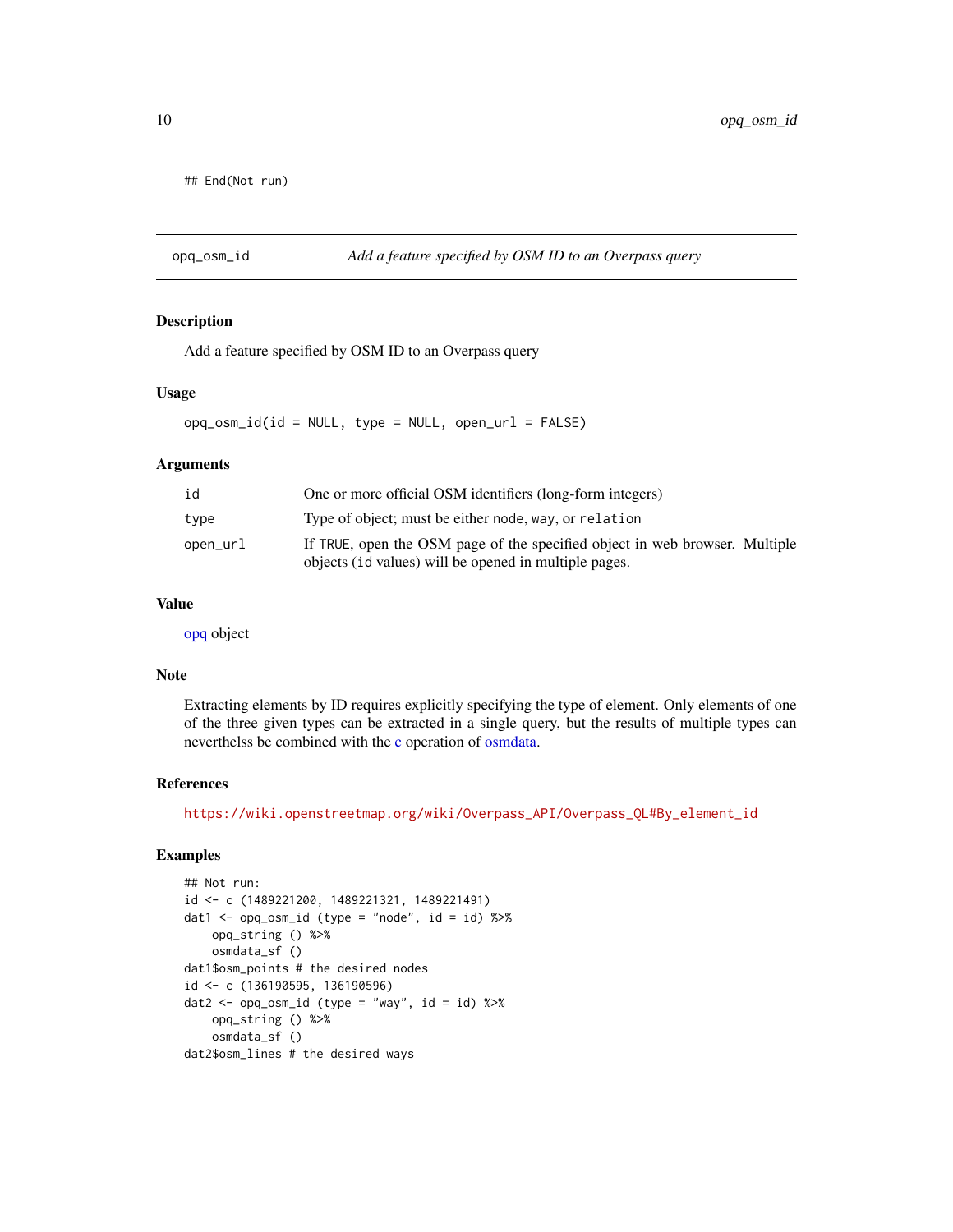#### <span id="page-10-0"></span>opq\_string 11

dat  $\leq$  c (dat1, dat2) # The node and way data combined ## End(Not run)

<span id="page-10-1"></span>opq\_string *Convert an overpass query into a text string*

#### Description

Convert an osmdata query of class opq to a character string query to be submitted to the overpass API.

#### Usage

opq\_string(opq)

#### Arguments

opq An overpass\_query object

#### Value

Character string to be submitted to the overpass API

#### Examples

```
q <- opq ("hampi india")
opq_string (q)
```
<span id="page-10-2"></span>osmdata *osmdata class def*

#### Description

Imports OpenStreetMap (OSM) data into R as either 'sf' or 'sp' objects. OSM data are extracted from the overpass API and processed with very fast C++ routines for return to R. The package enables simple overpass queries to be constructed without the user necessarily understanding the syntax of the overpass query language, while retaining the ability to handle arbitrarily complex queries. Functions are also provided to enable recursive searching between different kinds of OSM data (for example, to find all lines which intersect a given point).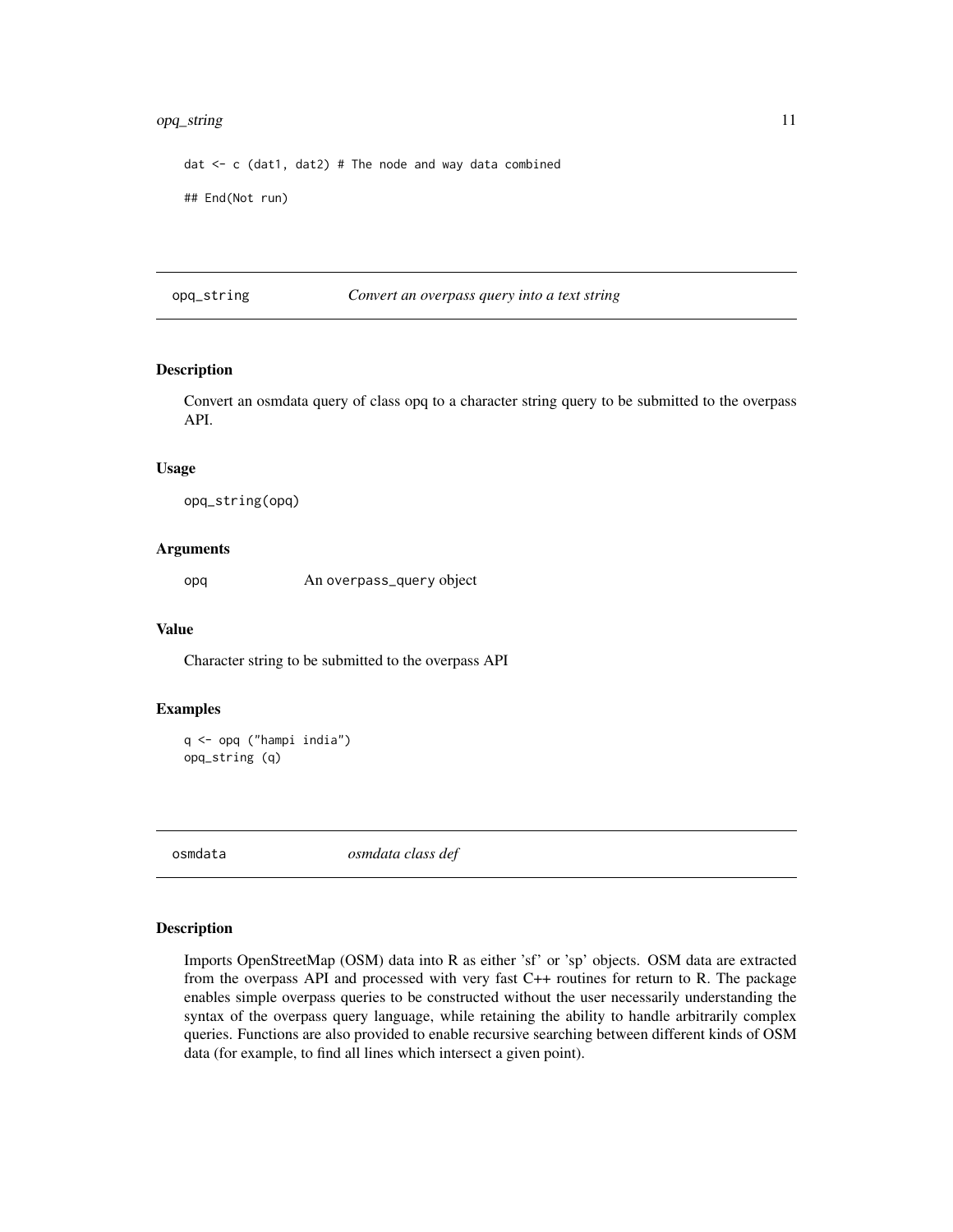#### <span id="page-11-0"></span>12 osmdata

#### Usage

```
osmdata(
 bbox = NULL,overpass_call = NULL,
 meta = NULL,osm_points = NULL,
 osm_lines = NULL,
 osm_polygons = NULL,
 osm_multilines = NULL,
 osm_multipolygons = NULL
\lambda
```
#### Arguments

| bounding box                                                                                                       |  |  |
|--------------------------------------------------------------------------------------------------------------------|--|--|
| overpass_call                                                                                                      |  |  |
| metadata of overpass query, including timestamps and version numbers                                               |  |  |
| OSM nodes as <b>sf</b> Simple Features Collection of points or <b>sp</b> SpatialPoints-<br>DataFrame               |  |  |
| OSM ways sf Simple Features Collection of linestrings or sp SpatialLines-<br><b>DataFrame</b>                      |  |  |
| OSM ways as sf Simple Features Collection of polygons or sp SpatialPolygons-<br>DataFrame                          |  |  |
| osm_multilines OSM relations as sf Simple Features Collection of multilinestrings or sp Spa-<br>tialLinesDataFrame |  |  |
| osm_multipolygons                                                                                                  |  |  |
| OSM relations as <b>sf</b> Simple Features Collection of multipolygons or <b>sp</b> Spa-<br>tialPolygonsDataFrame  |  |  |
|                                                                                                                    |  |  |

#### Functions to Prepare Queries

- [getbb:](#page-5-1) Get bounding box for a given place name
- [bbox\\_to\\_string:](#page-5-2) Convert a named matrix or a named vector (or an unnamed vector) return a string
- [overpass\\_status:](#page-21-2) Retrieve status of the overpass API
- [opq:](#page-8-1) Build an overpass query
- [add\\_osm\\_feature:](#page-2-1) Add a feature to an overpass query
- [opq\\_string:](#page-10-1) Convert an osmdata query to overpass API string

#### Functions to Get Additional OSM Information

- [available\\_features:](#page-3-1) List recognised features in OSM
- [available\\_tags:](#page-4-1) List tags associated with a feature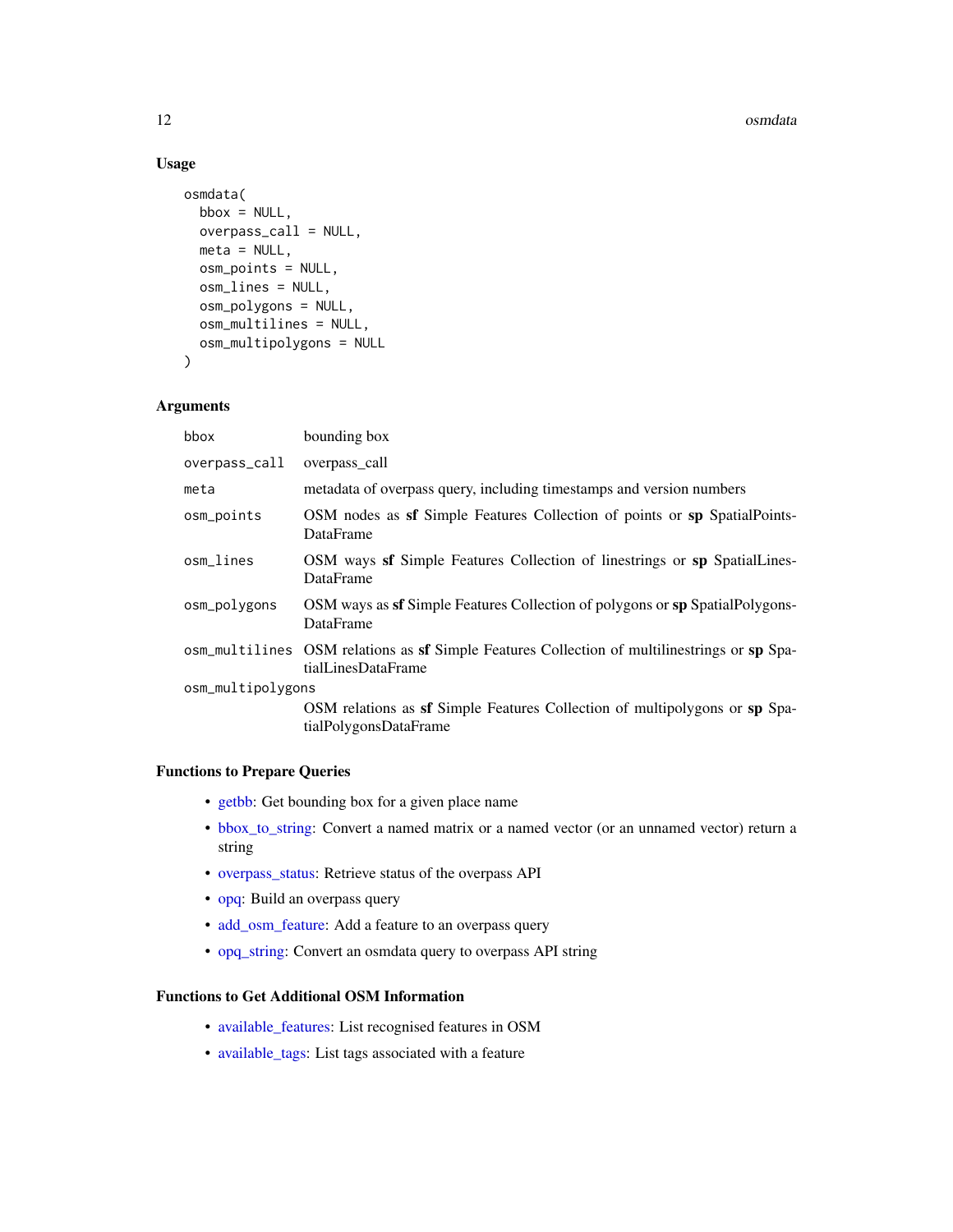#### <span id="page-12-0"></span>osmdata\_sc 13

#### Functions to Extract OSM Data

- osmdata sf: Return OSM data in sf format
- [osmdata\\_sp:](#page-14-1) Return OSM data in sp format
- [osmdata\\_xml:](#page-14-2) Return OSM data in XML format

#### Functions to Search Data

- osm\_points: Extract all osm\_points objects
- osm\_lines: Extract all osm\_lines objects
- osm\_polygons: Extract all osm\_polygons objects
- osm\_multilines: Extract all osm\_multilines objects
- osm\_multipolygons: Extract all osm\_multipolygons objects

#### Note

Class constructor should never be used directly, and is only exported to provide access to the print method

#### Author(s)

Mark Padgham, Bob Rudis, Robin Lovelace, Maëlle Salmon

<span id="page-12-1"></span>

| osmdata sc | Return an OSM Overpass query as an osmdata object in silicate |
|------------|---------------------------------------------------------------|
|            | (SC) format.                                                  |

#### Description

Return an OSM Overpass query as an [osmdata](#page-10-2) object in silicate (SC) format.

#### Usage

osmdata\_sc(q, doc, quiet = TRUE)

#### Arguments

| q     | An object of class overpass_query constructed with opq and add osm feature.<br>May be be omitted, in which case the osmolata object will not include the query.                              |
|-------|----------------------------------------------------------------------------------------------------------------------------------------------------------------------------------------------|
| doc   | If missing, doc is obtained by issuing the overpass query, q, otherwise either the<br>name of a file from which to read data, or an object of class <b>XML</b> returned from<br>osmdata xml. |
| quiet | suppress status messages.                                                                                                                                                                    |

#### Value

An object of class osmdata representing the original OSM hierarchy of nodes, ways, and relations.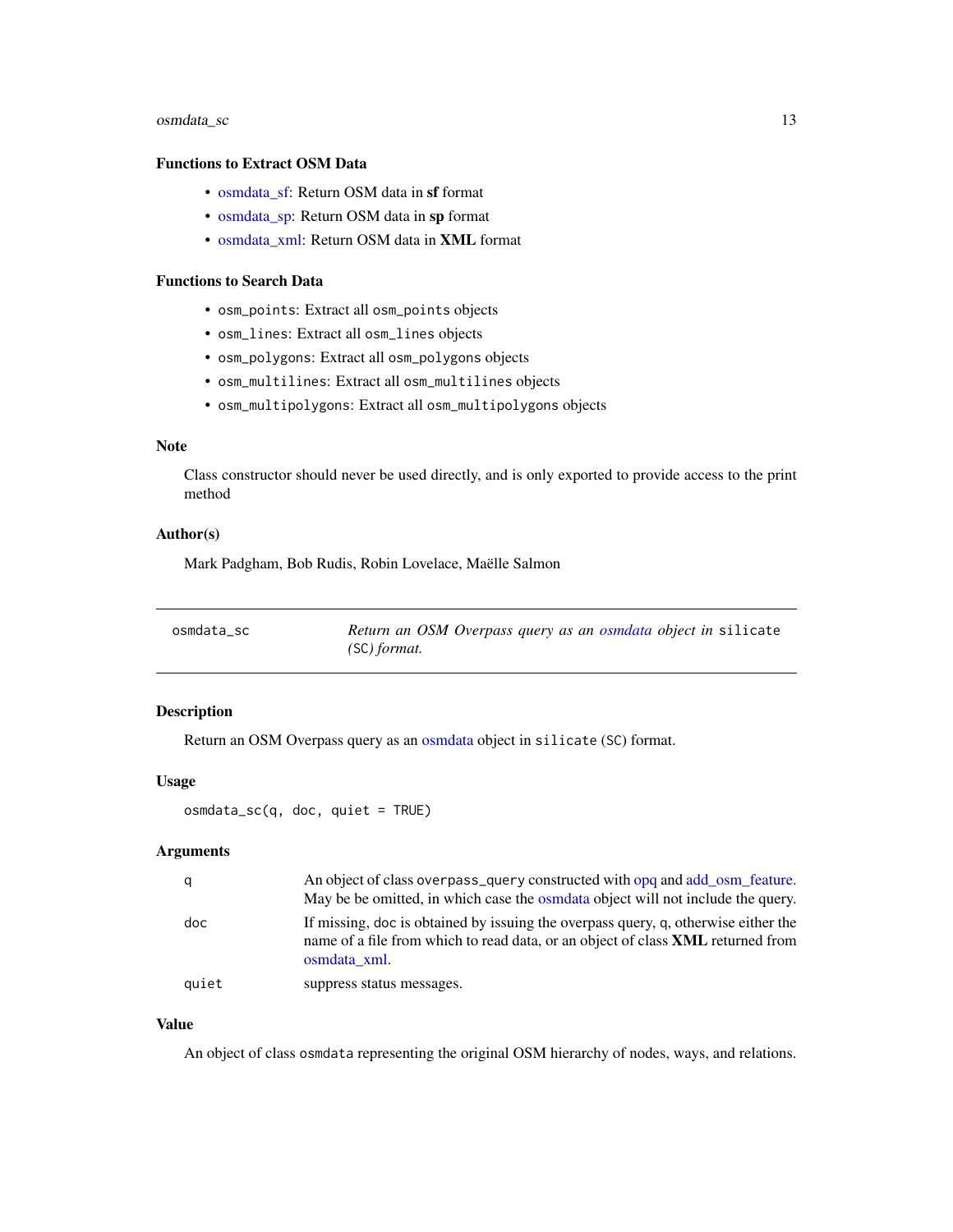#### Note

The silicate format is currently highly experimental, and recommended for use only if you really know what you're doing.

#### Examples

```
## Not run:
hampi_sf <- opq ("hampi india") %>%
            add_osm_feature (key="historic", value="ruins") %>%
            osmdata_sc ()
```
## End(Not run)

<span id="page-13-1"></span>osmdata\_sf *Return an OSM Overpass query as an [osmdata](#page-10-2) object in* sf *format.*

#### Description

Return an OSM Overpass query as an [osmdata](#page-10-2) object in sf format.

#### Usage

```
osmdata_sf(q, doc, quiet = TRUE, stringsAsFactors = FALSE)
```
#### Arguments

|                  | An object of class overpass_query constructed with opq and add osm feature.<br>May be be omitted, in which case the osmolata object will not include the query.                              |
|------------------|----------------------------------------------------------------------------------------------------------------------------------------------------------------------------------------------|
| doc              | If missing, doc is obtained by issuing the overpass query, q, otherwise either the<br>name of a file from which to read data, or an object of class <b>XML</b> returned from<br>osmdata xml. |
| quiet            | suppress status messages.                                                                                                                                                                    |
| stringsAsFactors |                                                                                                                                                                                              |
|                  | Should character strings in 'sf' 'data.frame' be coerced to factors?                                                                                                                         |

#### Value

An object of class osmdata with the OSM components (points, lines, and polygons) represented in sf format.

#### Examples

```
## Not run:
hampi_sf <- opq ("hampi india") %>%
            add_osm_feature (key="historic", value="ruins") %>%
            osmdata_sf ()
```
## End(Not run)

<span id="page-13-0"></span>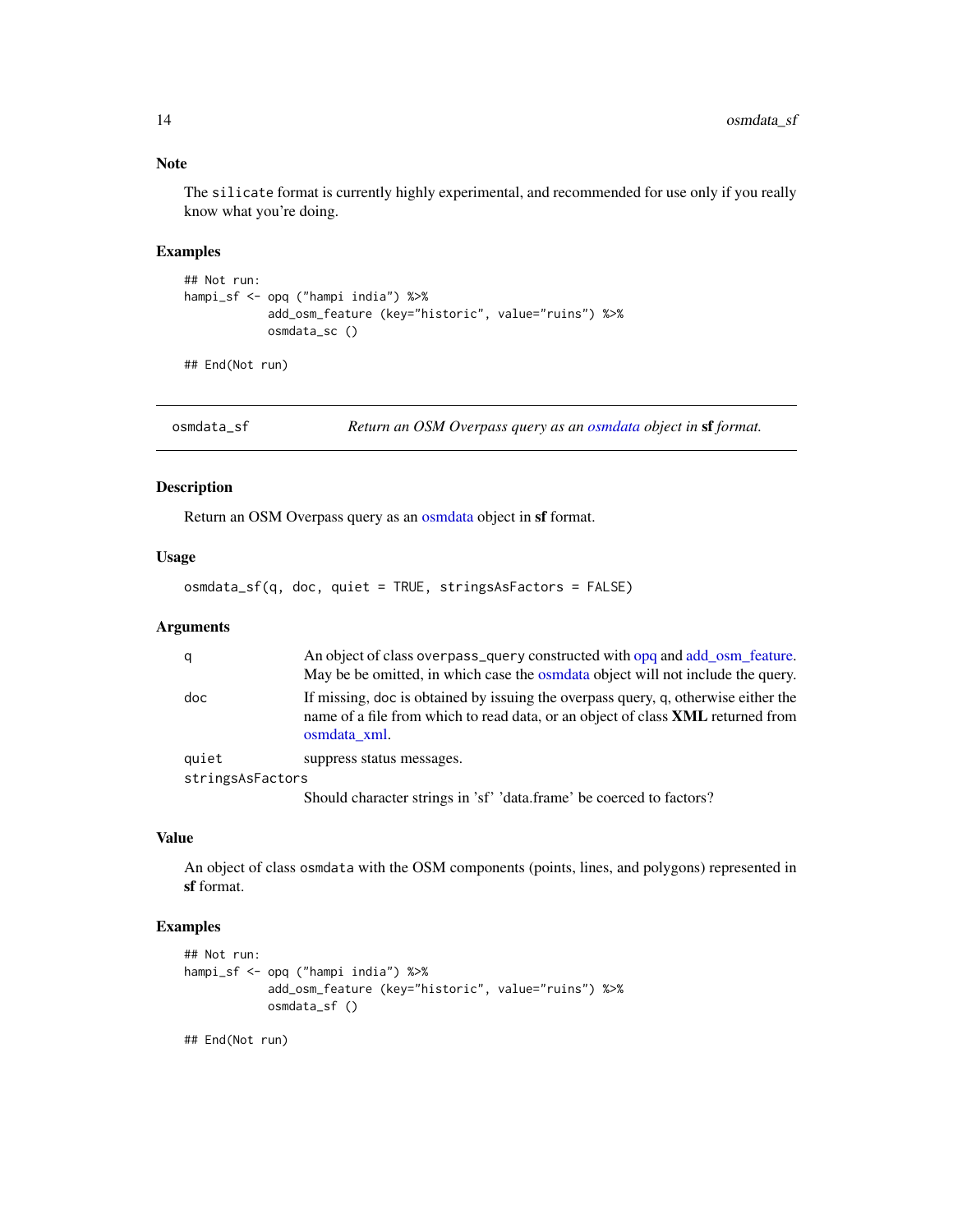<span id="page-14-1"></span><span id="page-14-0"></span>

Return an OSM Overpass query as an [osmdata](#page-10-2) object in sp format.

#### Usage

osmdata\_sp(q, doc, quiet = TRUE)

#### Arguments

| q     | An object of class overpass_query constructed with opq and add osm feature.<br>May be be omitted, in which case the osmolata object will not include the query.                              |
|-------|----------------------------------------------------------------------------------------------------------------------------------------------------------------------------------------------|
| doc   | If missing, doc is obtained by issuing the overpass query, q, otherwise either the<br>name of a file from which to read data, or an object of class <b>XML</b> returned from<br>osmdata xml. |
| quiet | suppress status messages.                                                                                                                                                                    |

#### Value

An object of class osmdata with the OSM components (points, lines, and polygons) represented in sp format.

#### Examples

```
## Not run:
hampi_sp <- opq ("hampi india") %>%
            add_osm_feature (key="historic", value="ruins") %>%
            osmdata_sp ()
```
## End(Not run)

<span id="page-14-2"></span>

| osmdata xml | Return an OSM Overpass query in XML format Read an (XML format)     |
|-------------|---------------------------------------------------------------------|
|             | OSM Overpass response from a string, a connection, or a raw vector. |

#### Description

Return an OSM Overpass query in XML format Read an (XML format) OSM Overpass response from a string, a connection, or a raw vector.

#### Usage

osmdata\_xml(q, filename, quiet = TRUE, encoding)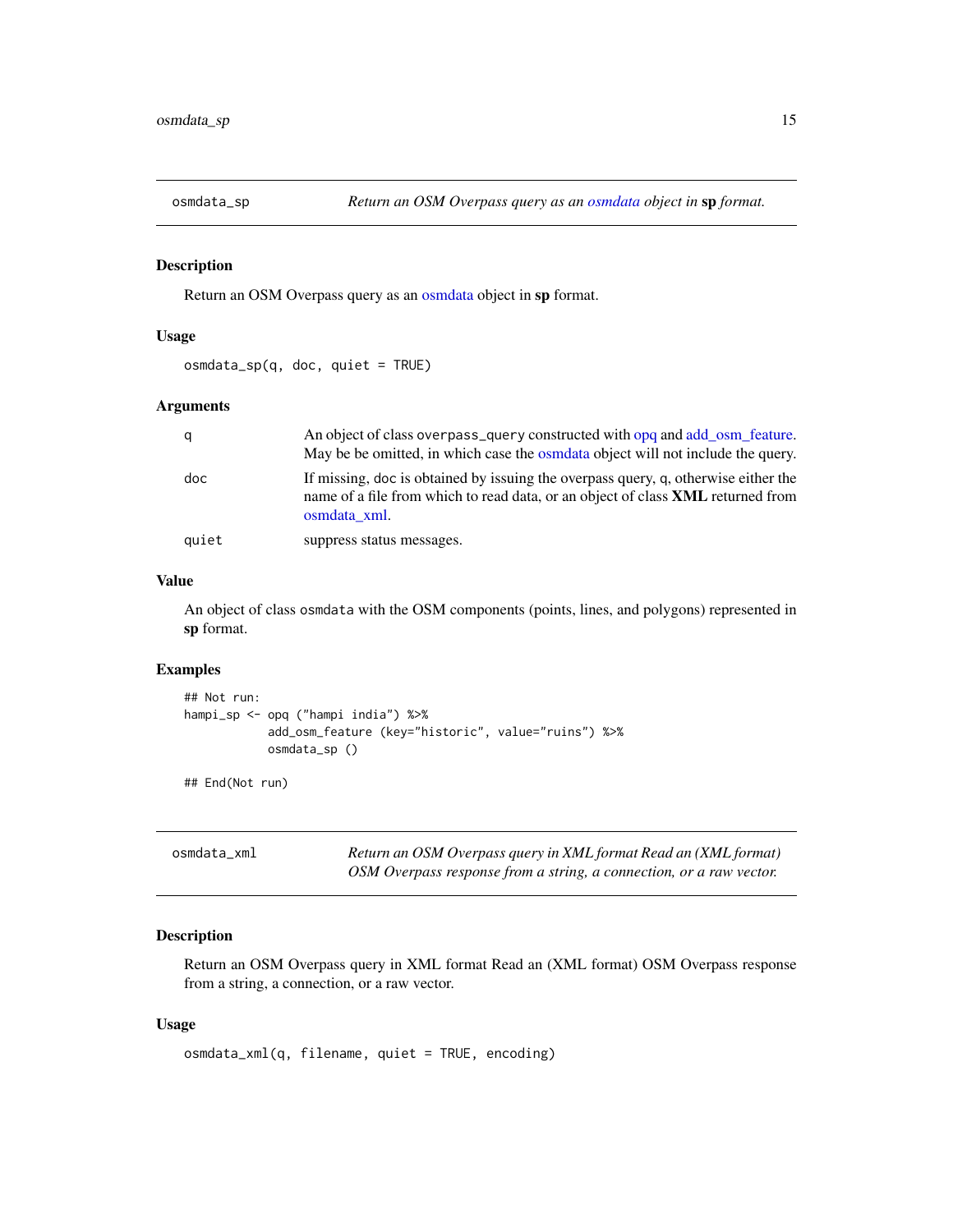#### <span id="page-15-0"></span>Arguments

| q        | An object of class overpass_query constructed with opq and add osm feature.                                                                                                                                   |
|----------|---------------------------------------------------------------------------------------------------------------------------------------------------------------------------------------------------------------|
| filename | If given, OSM data are saved to the named file                                                                                                                                                                |
| quiet    | suppress status messages.                                                                                                                                                                                     |
| encoding | Unless otherwise specified XML documents are assumed to be encoded as UTF-<br>8 or UTF-16. If the document is not UTF-8/16, and lacks an explicit encoding<br>directive, this allows you to supply a default. |

#### Value

An object of class XML::xml\_document containing the result of the overpass API query.

#### Note

Objects of class xml\_document can be saved as .xml or .osm files with xml2::write\_xml.

#### Examples

```
## Not run:
q <- opq ("hampi india")
q <- add_osm_feature (q, key="historic", value="ruins")
osmdata_xml (q, filename="hampi.osm")
## End(Not run)
```
osm\_elevation *osm\_elevation*

#### Description

Add elevation data to a previously-extracted OSM data set, using a pre-downloaded global elevation file from <http://srtm.csi.cgiar.org/srtmdata>. Currently only works for SC-class objects returned from [osmdata\\_sc.](#page-12-1)

#### Usage

```
osm_elevation(dat, elev_file)
```
#### Arguments

| dat       | An SC object produced by osmolata sc.                                              |
|-----------|------------------------------------------------------------------------------------|
| elev file | A vector of one or more character strings specifying paths to . tif files contain- |
|           | ing global elevation data.                                                         |

#### Value

A modified version of the input dat with an additional z\_ column appended to the vertices.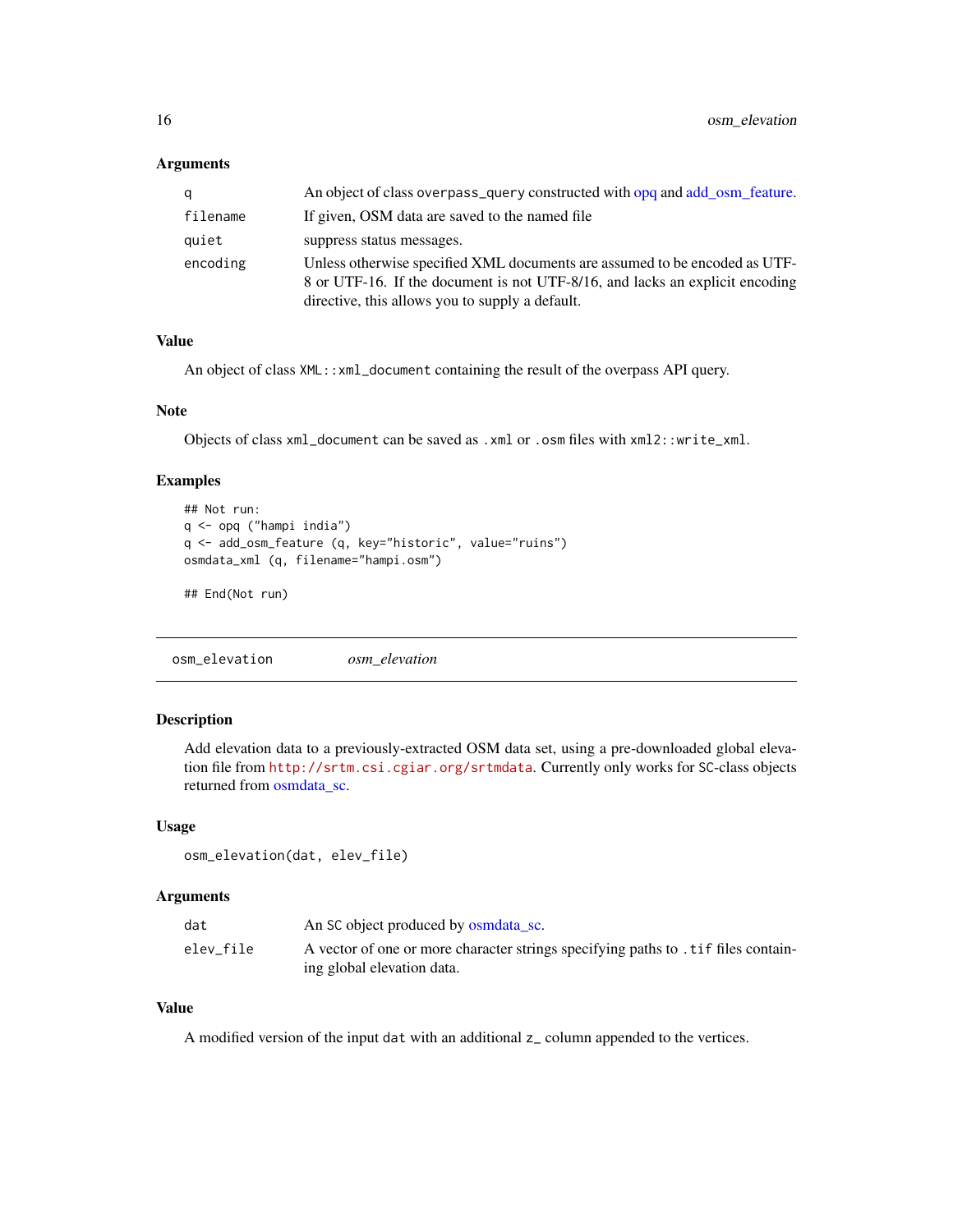<span id="page-16-0"></span>

If id is of a point object, osm\_lines will return all lines containing that point. If id is of a line or polygon object, osm\_lines will return all lines which intersect the given line or polygon.

#### Usage

osm\_lines(dat, id)

#### Arguments

| dat | An object of class osmdata                                                    |
|-----|-------------------------------------------------------------------------------|
| id  | OSM identification of one or more objects for which lines are to be extracted |

#### Value

An sf Simple Features Collection of linestrings

#### Examples

```
## Not run:
dat <- opq ("hengelo nl") %>% add_osm_feature (key="highway") %>%
     osmdata_sf ()
bus <- dat$osm_points [which (dat$osm_points$highway == 'bus_stop'),] %>%
       rownames () # all OSM IDs of bus stops
osm_lines (dat, bus) # all highways containing bus stops
# All lines which intersect with Piccadilly Circus in London, UK
dat <- opq ("Fitzrovia London") %>% add_osm_feature (key="highway") %>%
   osmdata_sf ()
i <- which (dat$osm_polygons$name == "Piccadilly Circus")
id <- rownames (dat$osm_polygons [i,])
osm_lines (dat, id)
```
## End(Not run)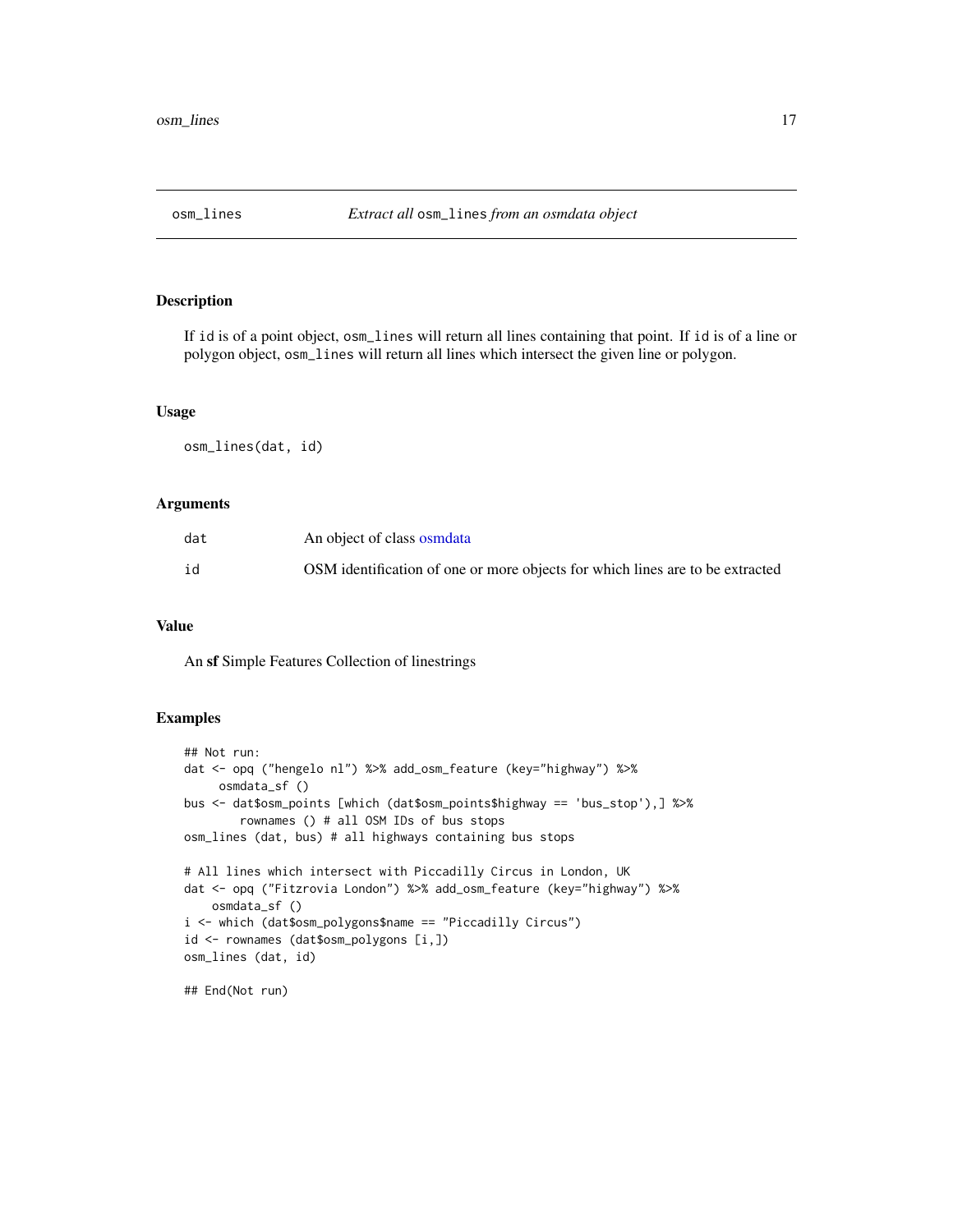<span id="page-17-0"></span>

id must be of an osm\_points or osm\_lines object (and can not be the id of an osm\_polygons object because multilines by definition contain no polygons. osm\_multilines returns any multiline object(s) which contain the object specified by id.

#### Usage

osm\_multilines(dat, id)

#### Arguments

| dat | An object of class osmolata                                                             |
|-----|-----------------------------------------------------------------------------------------|
| id  | OSM identification of one of more objects for which multilines are to be ex-<br>tracted |

#### Value

An sf Simple Features Collection of multilines

#### Examples

```
## Not run:
dat <- opq ("London UK") %>%
   add_osm_feature (key="name", value="Thames", exact=FALSE) %>% osmdata_sf ()
# Get ids of lines called "The Thames":
id <- rownames (dat$osm_lines [which (dat$osm_lines$name == "The Thames"),])
# and find all multilinestring objects which include those lines:
osm_multilines (dat, id)
# Now note that
nrow (dat$osm_multilines) # = 24 multiline objects
nrow (osm_multilines (dat, id)) # = 1 - the recursive search selects the
                                # single multiline containing "The Thames"
```
## End(Not run)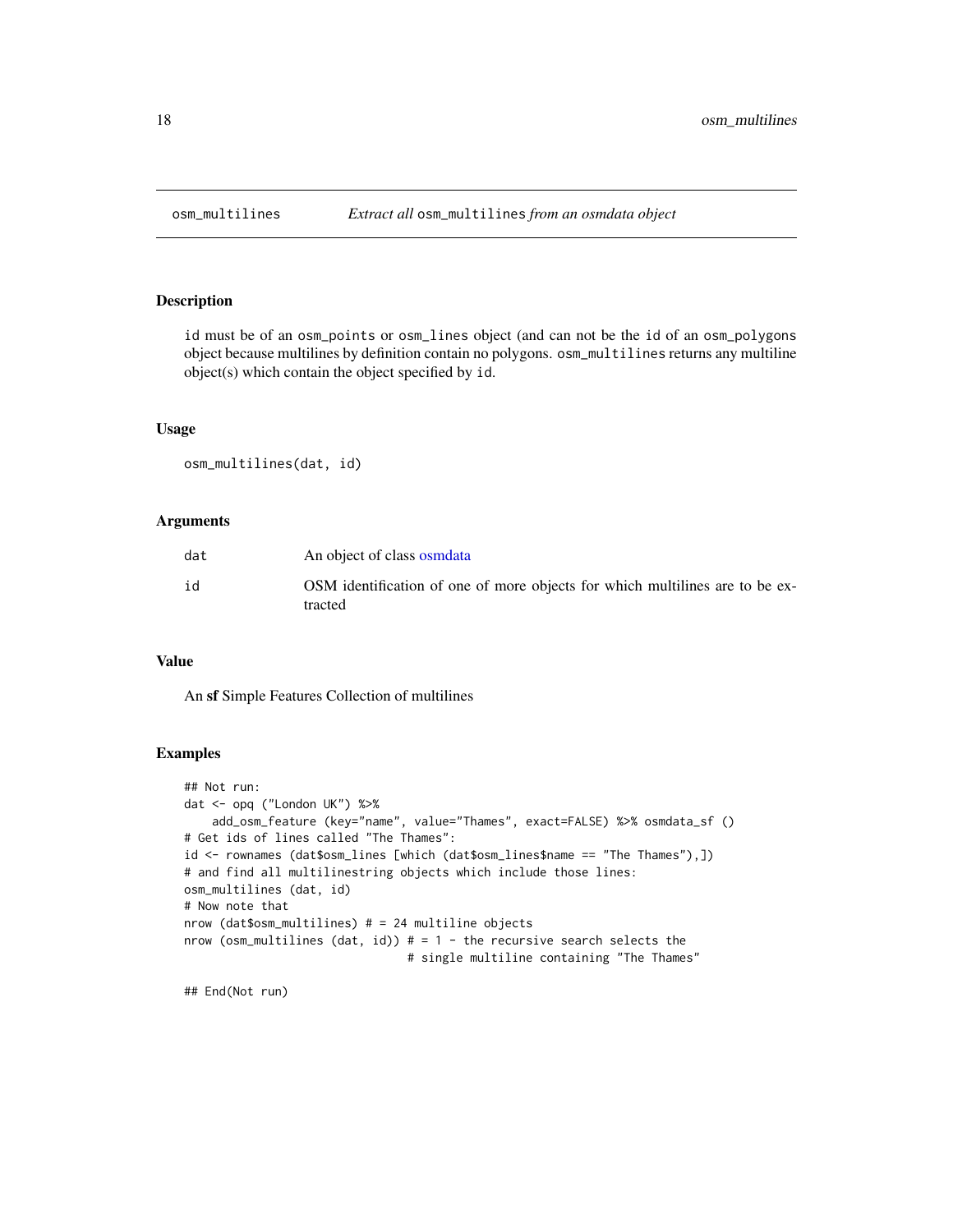<span id="page-18-0"></span>osm\_multipolygons *Extract all* osm\_multipolygons *from an osmdata object*

#### Description

id must be of an osm\_points, osm\_lines, or osm\_polygons object. osm\_multipolygons returns any multipolygon object(s) which contain the object specified by id.

#### Usage

```
osm_multipolygons(dat, id)
```
#### Arguments

| dat | An object of class osmolata                                                              |
|-----|------------------------------------------------------------------------------------------|
| id  | OSM identification of one or more objects for which multipolygons are to be<br>extracted |

#### Value

An sf Simple Features Collection of multipolygons

#### Examples

```
## Not run:
# find all multipolygons which contain the single polygon called
# "Chiswick Eyot" (which is an island).
dat <- opq ("London UK") %>%
   add_osm_feature (key="name", value="Thames", exact=FALSE) %>% osmdata_sf ()
id <- rownames (dat$osm_polygons [which (dat$osm_polygons$name == "Chiswick Eyot"),])
osm_multipolygons (dat, id)
# That multipolygon is the Thames itself, but note that
nrow (dat$osm_multipolygons) # = 14 multipolygon objects
nrow (osm_multipolygons (dat, id)) # = 1 - the main Thames multipolygon
```
## End(Not run)

osm\_points *Extract all* osm\_points *from an osmdata object*

#### Description

Extract all osm\_points from an osmdata object

#### Usage

osm\_points(dat, id)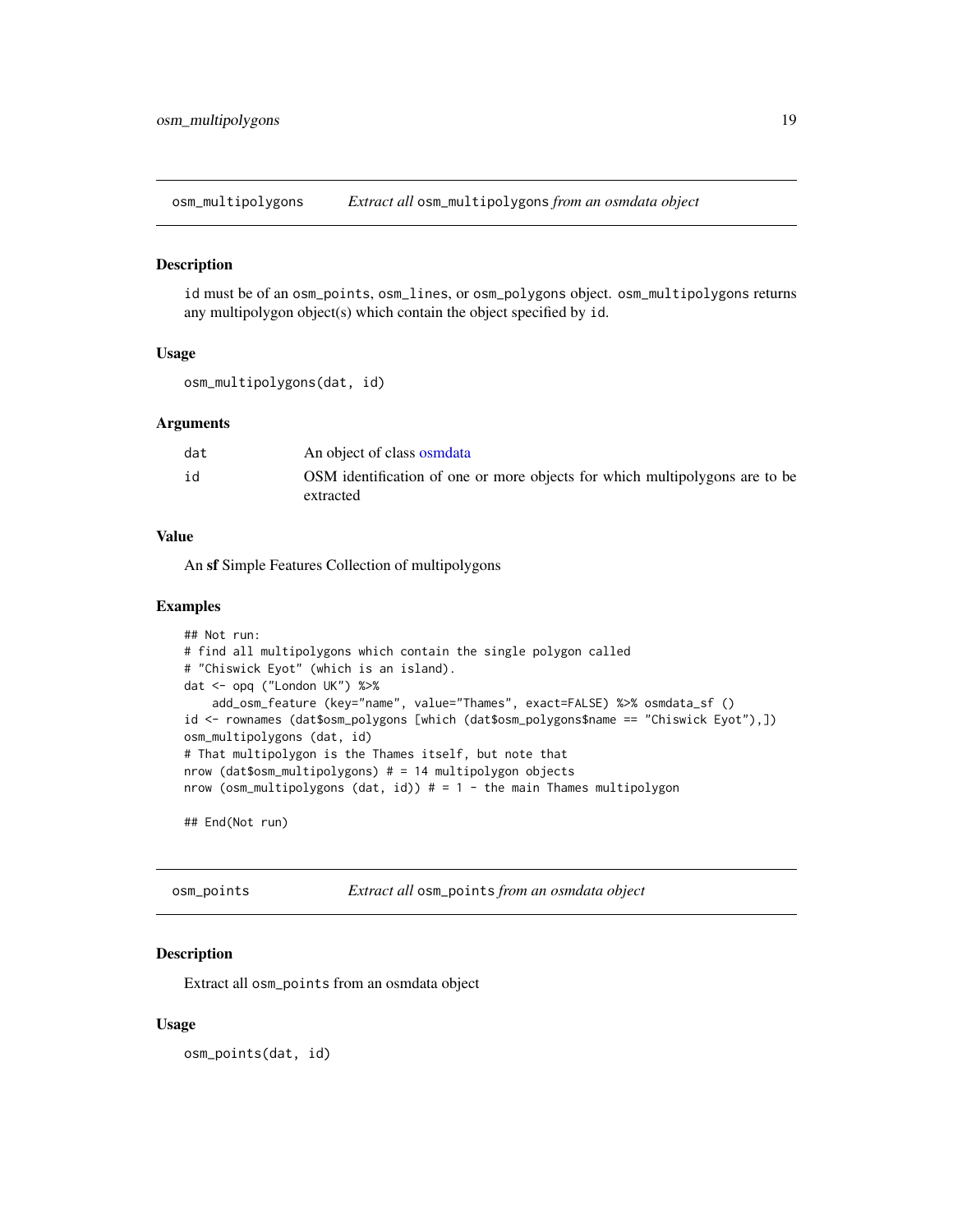#### <span id="page-19-0"></span>**Arguments**

| dat | An object of class osmdata                                                     |
|-----|--------------------------------------------------------------------------------|
| id  | OSM identification of one or more objects for which points are to be extracted |

#### Value

An sf Simple Features Collection of points

#### Examples

```
## Not run:
tr <- opq ("trentham australia") %>% osmdata_sf ()
coliban <- tr$osm_lines [which (tr$osm_lines$name == 'Coliban River'),]
pts <- osm_points (tr, rownames (coliban)) # all points of river
waterfall <- pts [which (pts$waterway == 'waterfall'),] # the waterfall point
```
## End(Not run)

osm\_poly2line *Convert osmdata polygons into lines*

#### Description

Street networks downloaded with add\_osm\_object(key = "highway") will store any circular highways in osm\_polygons. this function combines those with the osm\_lines component to yield a single sf data. frame of all highways, whether polygonal or not.

#### Usage

```
osm_poly2line(osmdat)
```
#### Arguments

osmdat An [osmdata](#page-10-2) object.

#### Value

Modified version of same object with all osm\_polygons objeccts merged into osm\_lines.

#### Note

The osm\_polygons field is retained, with those features also repeated as LINESTRING objects in osm\_lines.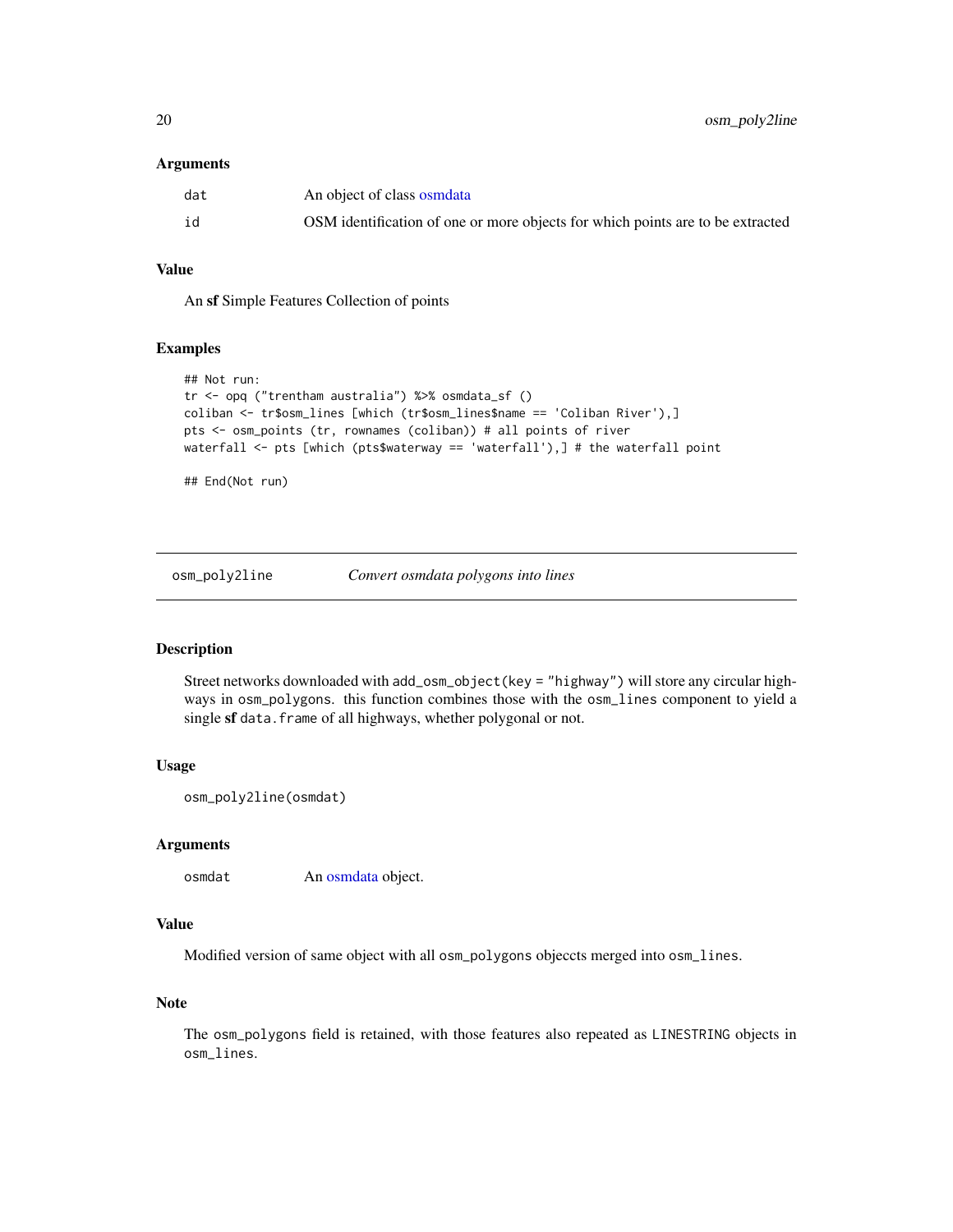#### <span id="page-20-0"></span>osm\_polygons 21

#### Examples

```
## Not run:
dat <- opq ("colchester uk") %>%
            add_osm_feature (key="highway") %>%
            osmdata_sf ()
# colchester has lots of roundabouts, and these are stored in 'osm_polygons'
# rather than 'osm_lines'. The former can be merged with the latter by:
dat2 <- osm_poly2line (dat)
# 'dat2' will have more lines than 'dat', but the same number of polygons (they
# are left unchanged.)
```
## End(Not run)

osm\_polygons *Extract all* osm\_polygons *from an osmdata object*

#### Description

If id is of a point object, osm\_polygons will return all polygons containing that point. If id is of a line or polygon object, osm\_polygons will return all polygons which intersect the given line or polygon.

#### Usage

osm\_polygons(dat, id)

#### Arguments

| dat | An object of class osmdata                                                       |
|-----|----------------------------------------------------------------------------------|
| id  | OSM identification of one or more objects for which polygons are to be extracted |

#### Value

An sf Simple Features Collection of polygons

#### Examples

```
## Not run:
Extract polygons which intersect Conway Street in London
dat <- opq ("Marylebone London") %>% add_osm_feature (key="highway") %>%
   osmdata_sf ()
conway <- which (dat$osm_lines$name == "Conway Street")
id <- rownames (dat$osm_lines [conway,])
osm_polygons (dat, id)
```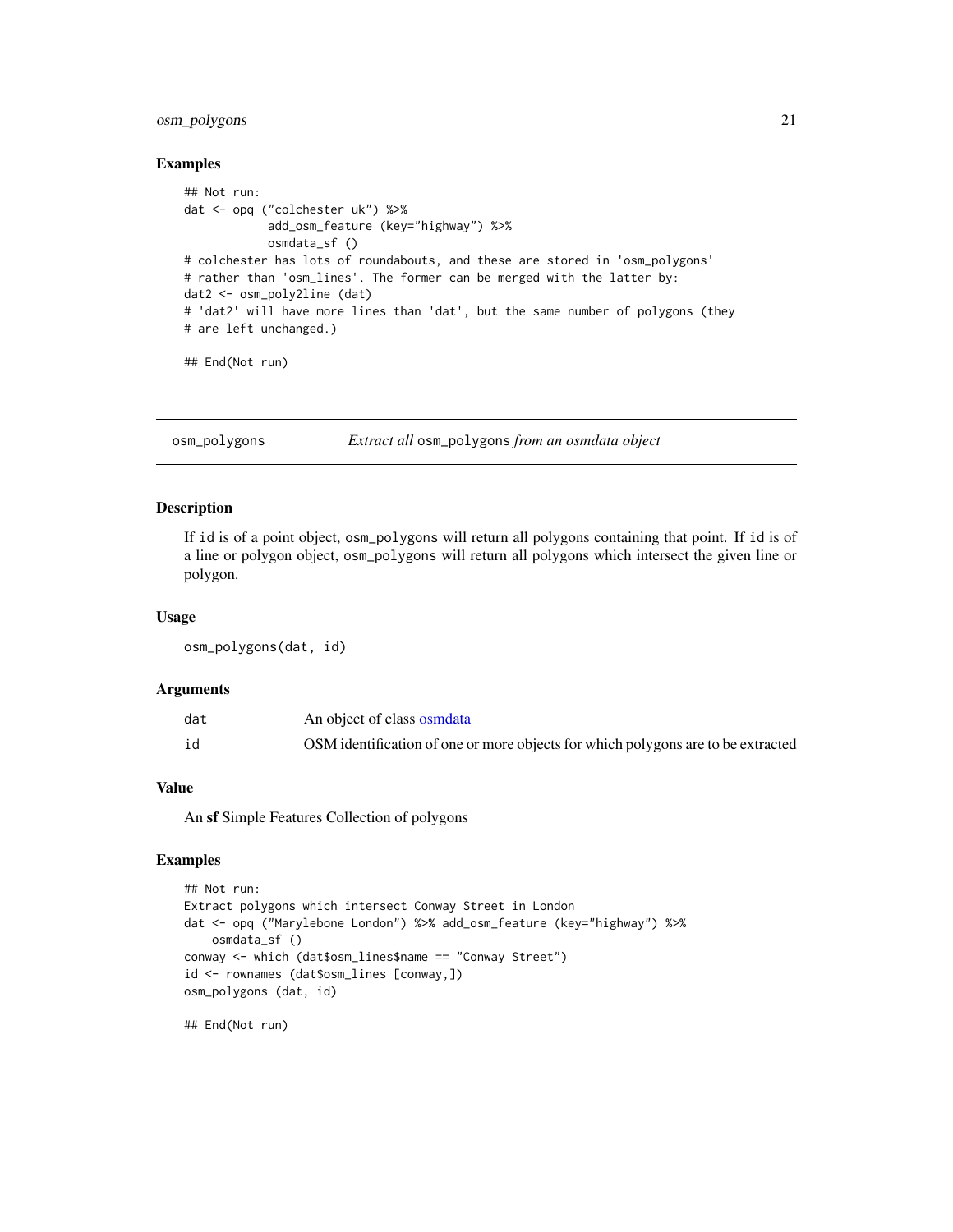<span id="page-21-2"></span><span id="page-21-0"></span>

Retrieve status of the Overpass API

#### Usage

overpass\_status(quiet = FALSE)

#### Arguments

quiet if FALSE display a status message

#### Value

an invisible list of whether the API is available along with the text of the message from Overpass and the timestamp of the next available slot

<span id="page-21-1"></span>set\_overpass\_url *set\_overpass\_url*

#### Description

Set the URL of the specified overpass API. Possible APIs with global coverage are:

- 'https://overpass-api.de/api/interpreter' (default)
- 'https://overpass.kumi.systems/api/interpreter'
- 'https://overpass.osm.rambler.ru/cgi/interpreter'
- 'https://api.openstreetmap.fr/oapi/interpreter'
- 'https://overpass.osm.vi-di.fr/api/interpreter'

Additional APIs with limited local coverage include:

- 'https://overpass.osm.ch/api/interpreter' (Switzerland)
- 'https://overpass.openstreetmap.ie/api/interpreter' (Ireland)

#### Usage

```
set_overpass_url(overpass_url)
```
#### Arguments

overpass\_url The desired overpass API URL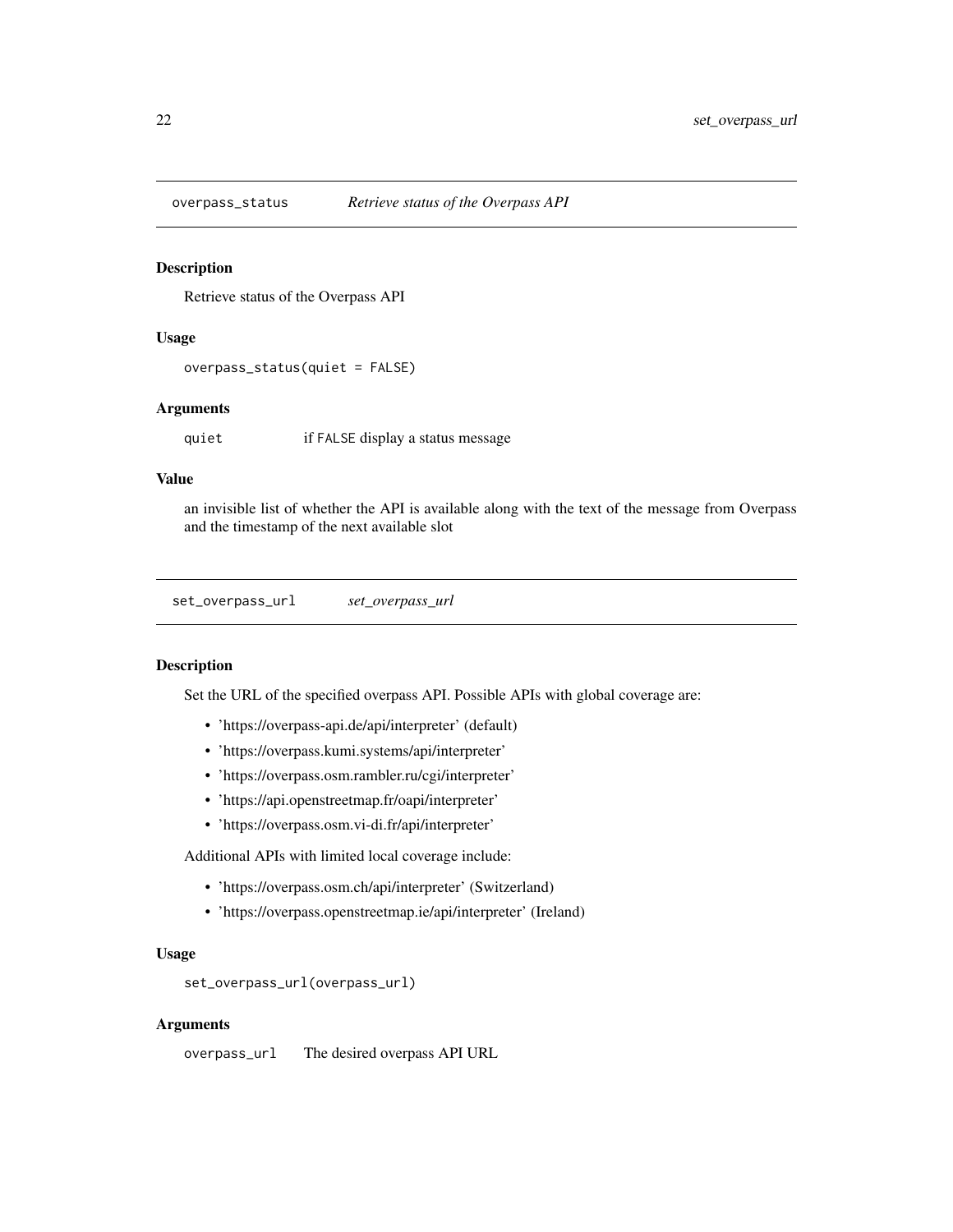#### <span id="page-22-0"></span>trim\_osmdata 23

### Details

For further details, see [https://wiki.openstreetmap.org/wiki/Overpass\\_API](https://wiki.openstreetmap.org/wiki/Overpass_API)

#### Value

The overpass API URL

#### See Also

[get\\_overpass\\_url\(\)](#page-7-1)

trim\_osmdata *trim\_osmdata*

#### Description

Trim an [osmdata](#page-10-2) object to within a bounding polygon

#### Usage

```
trim_osmdata(dat, bb_poly, exclude = TRUE)
```
### Arguments

| dat     | An osmolata object returned from osmolata sf or osmolata sp.                                                                                                                                     |
|---------|--------------------------------------------------------------------------------------------------------------------------------------------------------------------------------------------------|
| bb_poly | A matrix representing a bounding polygon obtained with getbb (, format_out<br>= "polygon") (and possibly selected from resultant list where multiple poly-<br>gons are returned).                |
| exclude | If TRUE, objects are trimmed exclusively, only retaining those strictly within the<br>bounding polygon; otherwise all objects which partly extend within the bound-<br>ing polygon are retained. |

#### Value

A trimmed version of dat, reduced only to those components lying within the bounding polygon.

#### Note

It will generally be necessary to pre-load the sf package for this function to work correctly.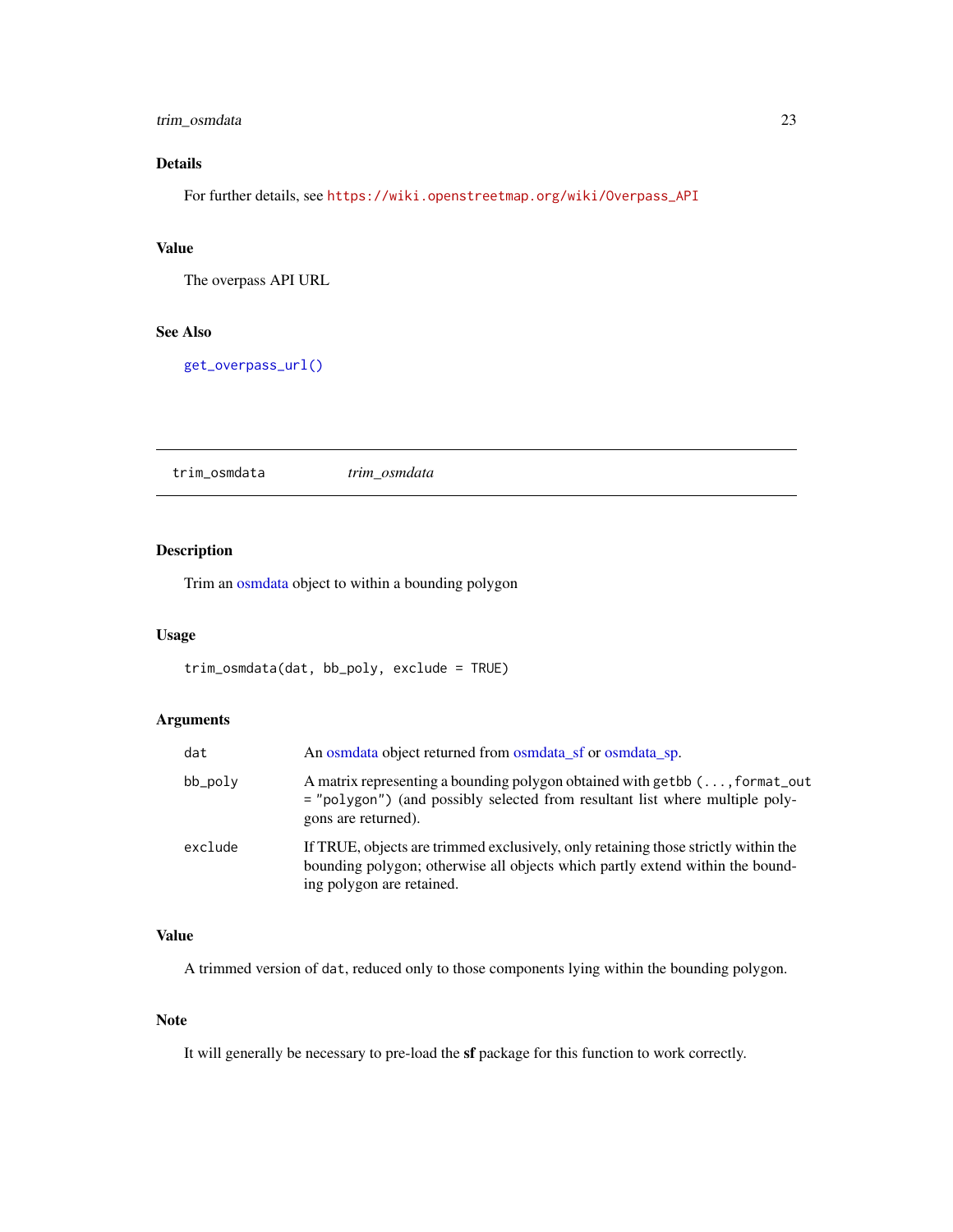#### Examples

```
## Not run:
dat <- opq ("colchester uk") %>%
            add_osm_feature (key="highway") %>%
            osmdata_sf (quiet = FALSE)
bb <- getbb ("colchester uk", format_out = "polygon")
library (sf) # required for this function to work
dat_tr <- trim_osmdata (dat, bb)
bb <- getbb ("colchester uk", format_out = "sf_polygon")
class (bb) # sf data.frame
dat_tr <- trim_osmdata (dat, bb)
bb <- as (bb, "Spatial")
class (bb) # SpatialPolygonsDataFrame
dat_tr <- trim_osmdata (dat, bb)
## End(Not run)
```
unique\_osmdata *unique\_osmdata*

#### Description

Reduce the components of an [osmdata](#page-10-2) object to only unique items of each type. That is, reduce \$osm\_points to only those points not present in other objects (lines, polygons, etc.); reduce \$osm\_lines to only those lines not present in multiline objects; and reduce \$osm\_polygons to only those polygons not present in multipolygon objects. This renders an [osmdata](#page-10-2) object more directly compatible with typical output of sf.

#### Usage

```
unique_osmdata(dat)
```
#### Arguments

dat An [osmdata](#page-10-2) object

#### Value

Equivalent object reduced to only unique objects of each type

<span id="page-23-0"></span>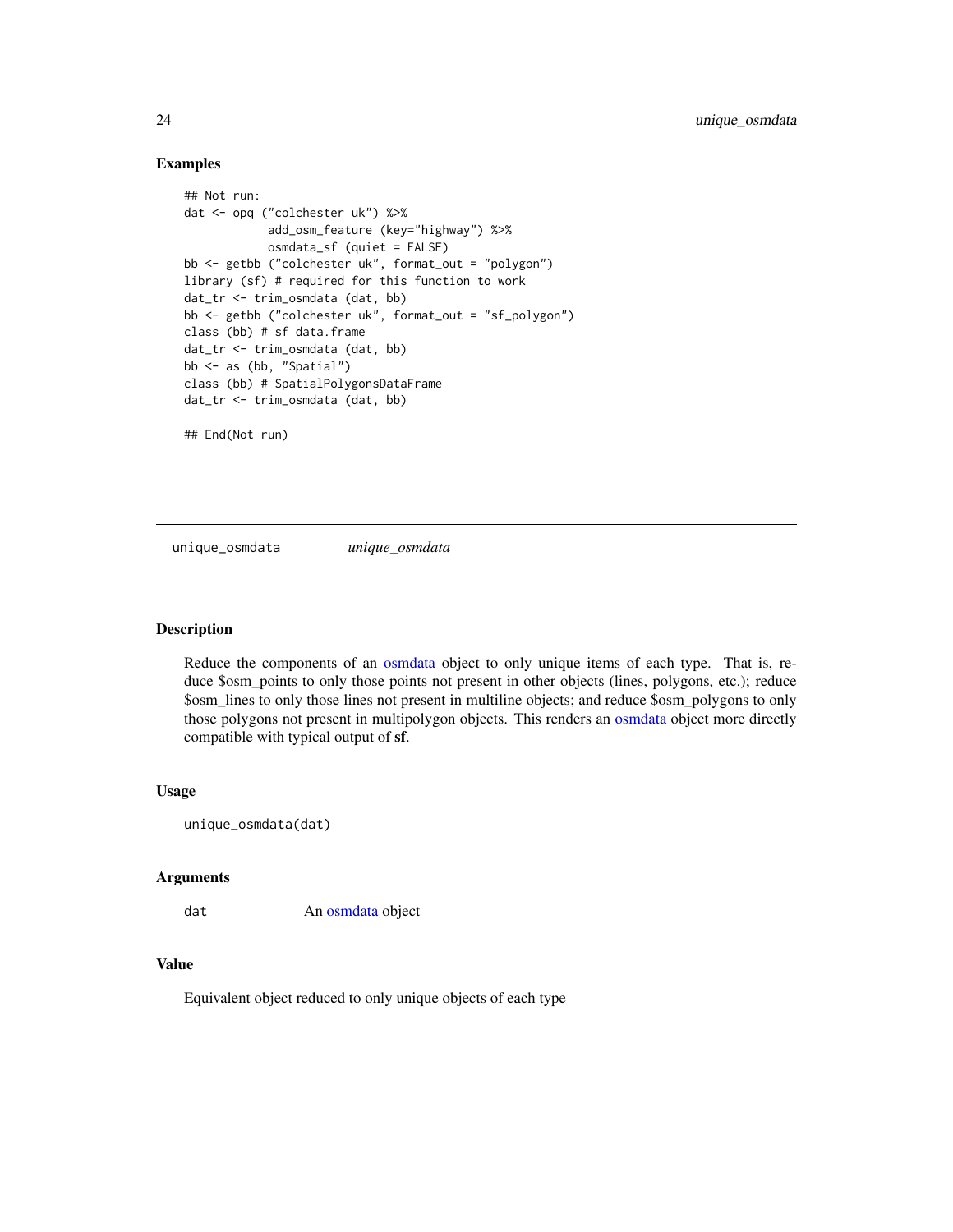<span id="page-24-0"></span>Remove names from 'osmdatageometry objects, for cases in which these cause issues, particularly with plotting, such as \url{https://github.com/rstudio/leaflet/issues/631}, or \url{https://github.com/rspatial/sf/issues/1177}. Note that removing these names also removes any ability to inter-relate the different components of anosmdata' object, so use of this function is only recommended to resolve issues such as those linked to above.

#### Usage

unname\_osmdata\_sf(x)

#### Arguments

x An 'osmdata\_sf' object returned from function of same name

#### Value

Same object, yet with no row names on geometry objects.